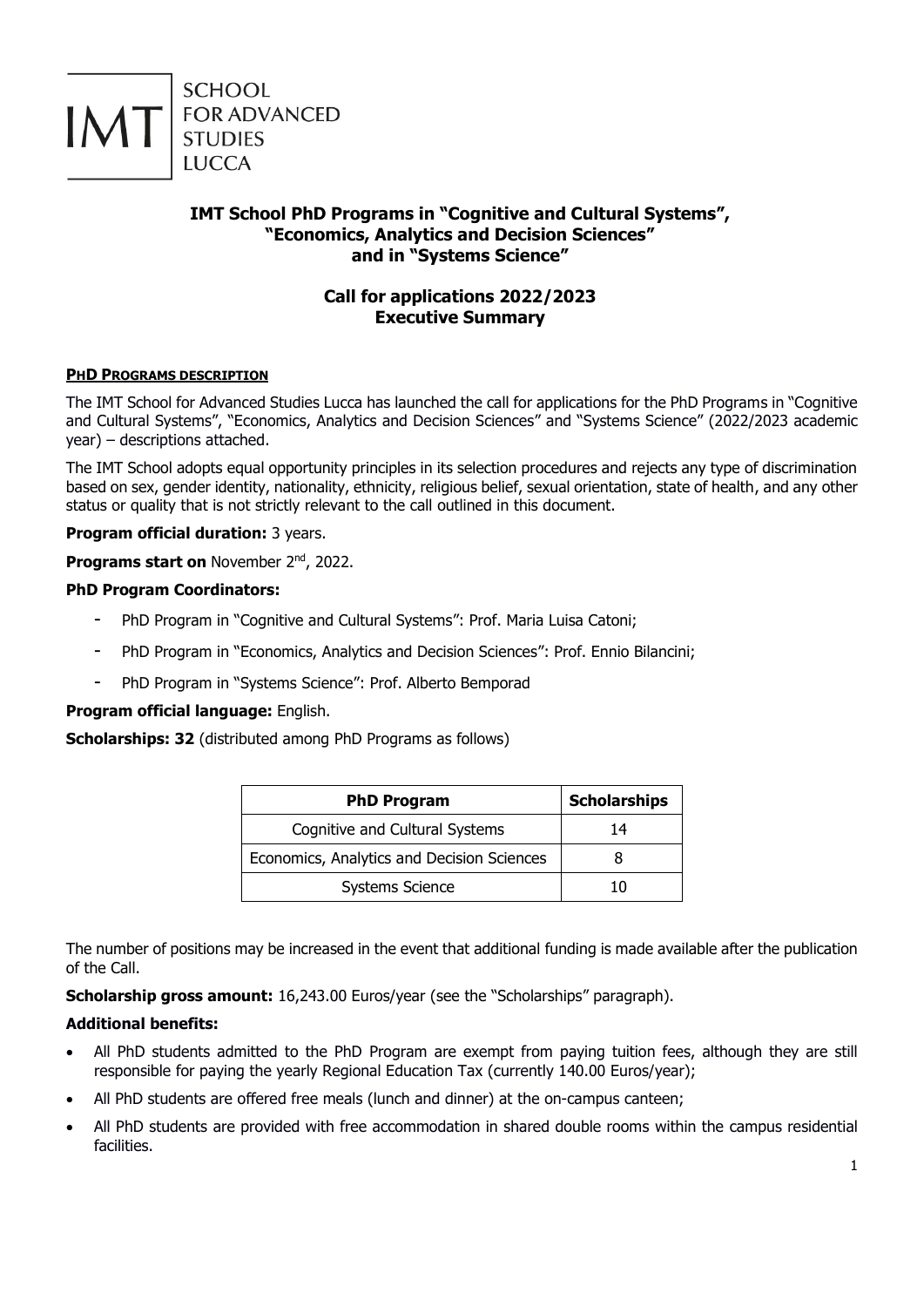

# **REQUIREMENTS**

Applications are open to candidates who meet the following requirements:

# 1. **Degree**:

- "Laurea Magistrale" or "Specialistica" (according to DM no. 509, of November 3, 1999), or a four- or five-year degree (according to the previous rules of the Italian higher education system) obtained in Italy;
- Foreign degrees with a minimum duration equivalent to 4 years (full time). The 4-year duration should be considered a minimum but not sufficient requirement: the Selection Committees will assess the eligibility of degrees.

For the selection procedure, candidates are required to upload the documents indicated in Table 2 - Attachments to the application.

Applicants who obtain their degree by no later than **October 31st, 2022,** can also apply. These candidates will be admitted to the selection procedure "with reserve" and must provide their degree certificate by the date of enrollment, or they will be excluded from the program.

2. **Knowledge of the English language**: Applicants are required to indicate their level of English.

# **APPLICATION**

The **application form** must be **mandatorily** filled out in **English** through the School's online procedure

- **by June 30th, 2022, at 12:00 pm (CEST)** for the PhD Program in "Economics, Analytics and Decision Sciences";
- **by July 27<sup>th</sup>, 2022, at 12:00pm (CEST)** for the PhD Programs in "Cognitive and Cultural Systems" and "Systems Science".

Applicants must upload the **documents** in **PDF**. The **maximum size is 30MB** for each attachment.

The Selection Committee will accept **attachments** in **Italian or English only** (unless otherwise specified in the table below).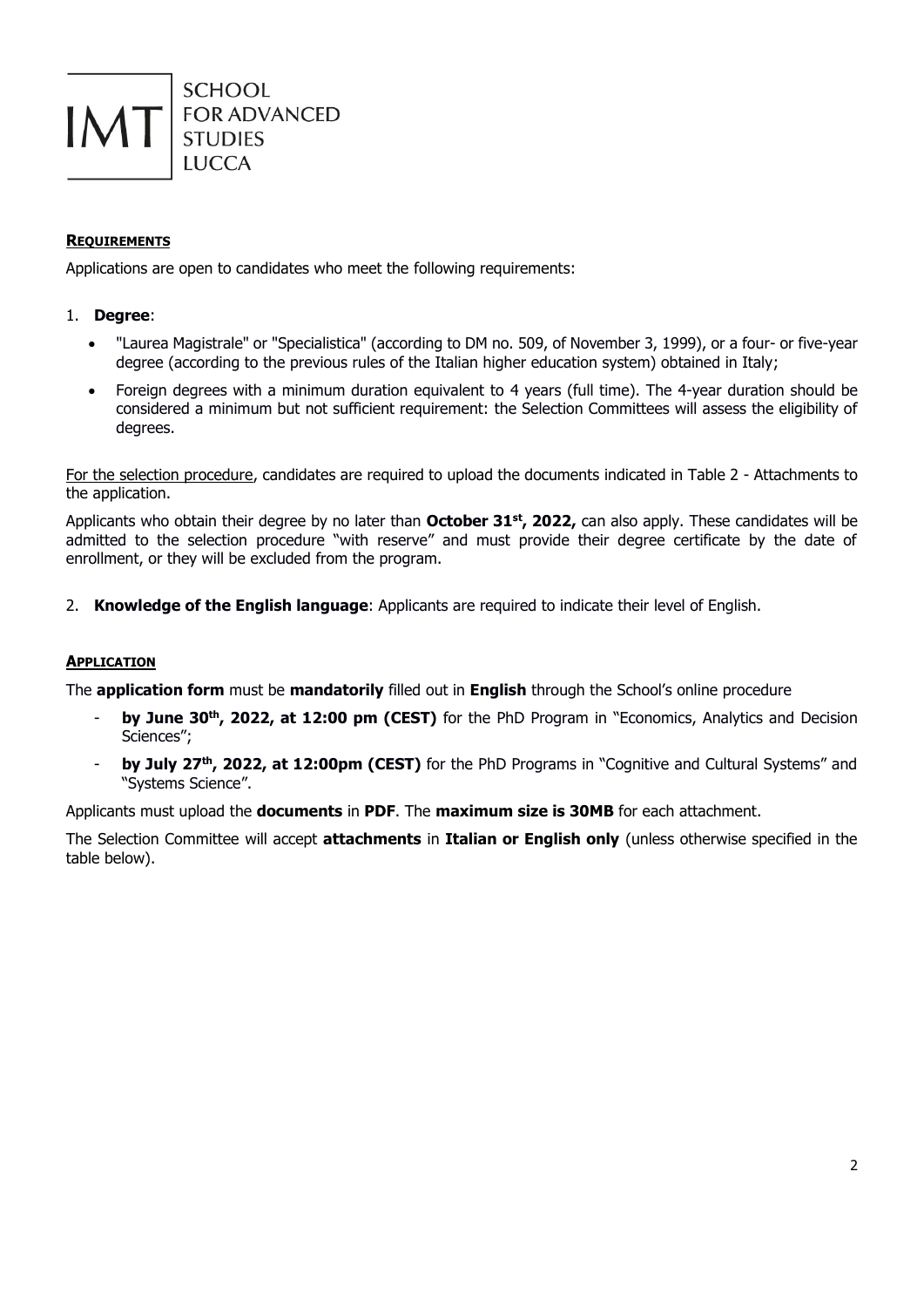

| <b>Table 1: Information</b>                                               |            |                                                                                                                                                                                                                                                                                                                                          |  |
|---------------------------------------------------------------------------|------------|------------------------------------------------------------------------------------------------------------------------------------------------------------------------------------------------------------------------------------------------------------------------------------------------------------------------------------------|--|
| <b>Track</b>                                                              | compulsory | It is possible to apply for more than one track, submitting a<br>new application for each track selected.<br>Applicants cannot register more than once with different email<br>addresses and/or different names or submit more than one<br>application for the same track (in this case, only the last one<br>will be considered valid). |  |
| <b>Personal information</b>                                               | compulsory | In this section, applicants must enter their personal data<br>(name, address, contact details, etc.).                                                                                                                                                                                                                                    |  |
| <b>English Language Level</b>                                             | compulsory | Applicants must indicate their level of English.                                                                                                                                                                                                                                                                                         |  |
| <b>Additional</b><br>information/Interview                                | compulsory | Applicants have to indicate the modality for the interview (IMT<br>School campus, videoconference, or similar, or by telephone<br>at an Italian embassy/consulate).                                                                                                                                                                      |  |
| <b>Additional</b><br>information/Disability                               | optional   | Applicants should indicate if they need assistance to<br>participate in the selection procedure.                                                                                                                                                                                                                                         |  |
| <b>Additional information/How</b><br>did you first find out about<br>IMT? | compulsory | Applicants are required to indicate how they found out about<br>the IMT School.                                                                                                                                                                                                                                                          |  |
| <b>Education</b>                                                          | compulsory | Applicants are required to indicate their university degrees<br>(whose duration must be equivalent to at least 4 years of<br>university studies), the average exam mark, and final grade (if<br>any) for each degree obtained.                                                                                                           |  |
| <b>Additional qualifications</b>                                          | optional   | In this section, applicants may list any other qualifications<br>considered relevant in relation to their application.                                                                                                                                                                                                                   |  |
| <b>Publications</b>                                                       | optional   | Applicants can list their own published articles, books, or any<br>material that may be considered relevant for the PhD and<br>research activity.                                                                                                                                                                                        |  |
| <b>References</b>                                                         | compulsory | Applicants are required to provide the names and contact<br>information of two referees.<br>The referees who are invited to submit a reference letter<br>in English through the IMT School's online application<br>system,                                                                                                               |  |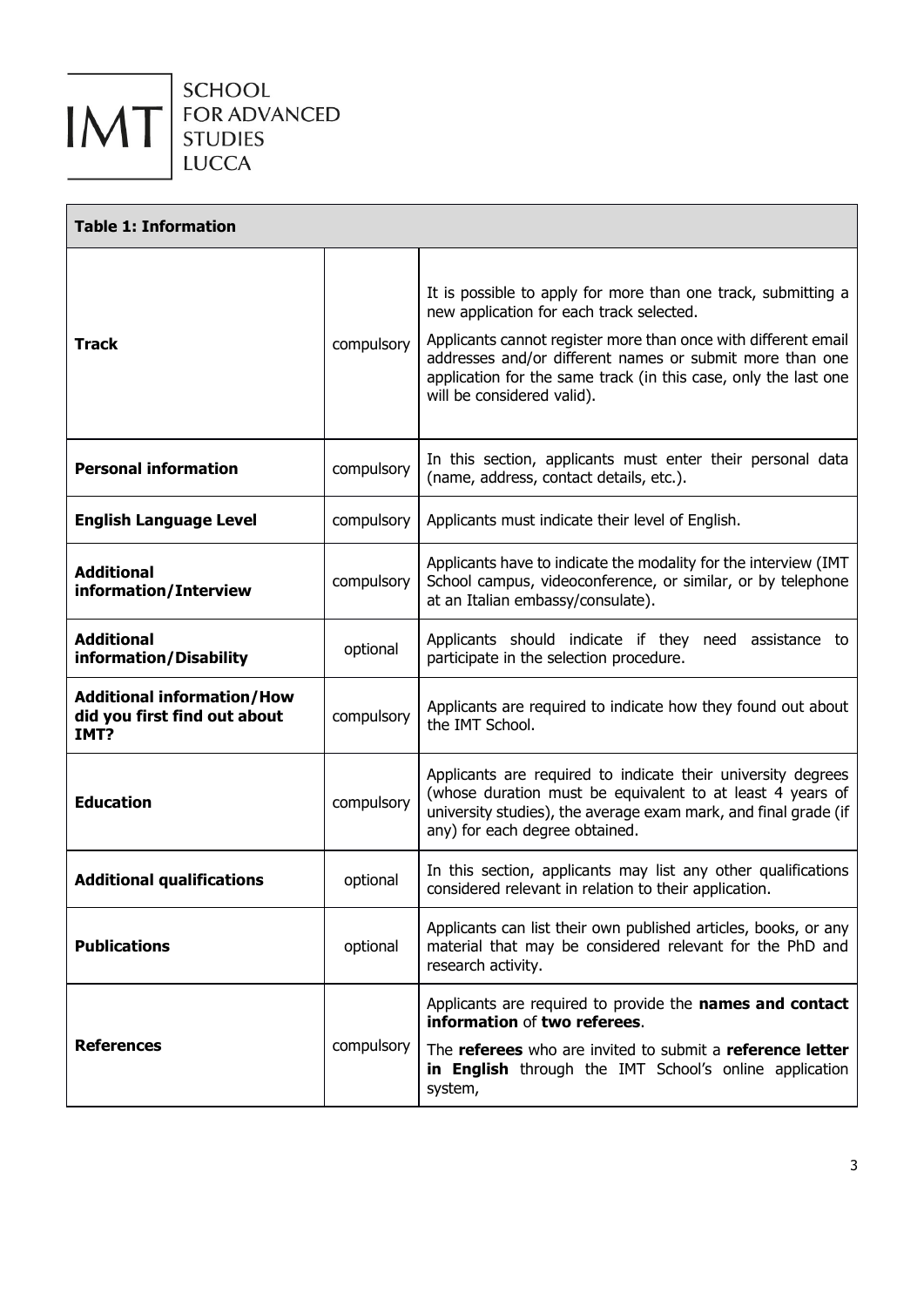

| - by July $7th$ , 2022, at 12:00 pm (CEST) for the PhD<br>Program in "Economics, Analytics and Decision<br>Sciences"             |
|----------------------------------------------------------------------------------------------------------------------------------|
| - by August 3rd, 2022, at 12:00 pm (CEST) for the PhD<br>programs in "Cognitive and Cultural Systems" and<br>"Systems Science",  |
| will receive an automatic notification from the School's<br>application system.                                                  |
| Applicants will receive an automatic notification when a letter<br>is submitted, but they may not access any reference provided. |

|                | <b>Table 2: Attachments</b>                                           |            |                                                                                                                                                                                                                                                                                                                                                                                                                                                                                                                                                                                                                                                                                                                                                                                                                                                                      |
|----------------|-----------------------------------------------------------------------|------------|----------------------------------------------------------------------------------------------------------------------------------------------------------------------------------------------------------------------------------------------------------------------------------------------------------------------------------------------------------------------------------------------------------------------------------------------------------------------------------------------------------------------------------------------------------------------------------------------------------------------------------------------------------------------------------------------------------------------------------------------------------------------------------------------------------------------------------------------------------------------|
| $\mathbf{1}$   | <b>Copy of National</b><br><b>Identity Card or</b><br><b>Passport</b> | compulsory | Applicants have to upload a copy of a valid identity document:<br>For Italian and EU citizens: Valid National Identity card or<br>Passport<br>Non-EU applicants: National Identity card or Passport (the<br>latter is highly recommended).<br>The copy has to be signed by the candidate, indicating the date<br>and place of the signature. In particular, the document has to<br>contain the applicant's photograph, personal data, and document<br>number, place and date of issue. If any of the above information is<br>missing, the document will not be accepted.<br>If the document is not in English or Italian, a translation into English<br>or Italian should also be uploaded (an official/legal translation is not<br>required).<br>In the event that the copy of the document is unreadable, the<br>Selection Committee may request a new submission. |
| $\overline{2}$ | <b>Curriculum vitae et</b><br>studiorum/Resume                        | compulsory | Applicants must upload their curriculum vitae et studiorum/resume in<br>Italian or English (the latter is highly recommended),<br>indicating their university degrees, work and research experience, and<br>publications (if any).                                                                                                                                                                                                                                                                                                                                                                                                                                                                                                                                                                                                                                   |
| 3              | <b>Education</b>                                                      | compulsory | Candidates are required to upload one of the following documents in<br><b>Italian or English:</b><br>for degrees obtained in Italy and/or in France, Ireland,<br>Belgium, Denmark (Bruxelles Convention of May 25, 1987),<br>and Germany (Italian-German Convention, ratified by the<br>Law no. 176 of 1973): a self-declaration stating the<br>possession of a degree, conferral date, issuing University, and<br>final grade;                                                                                                                                                                                                                                                                                                                                                                                                                                      |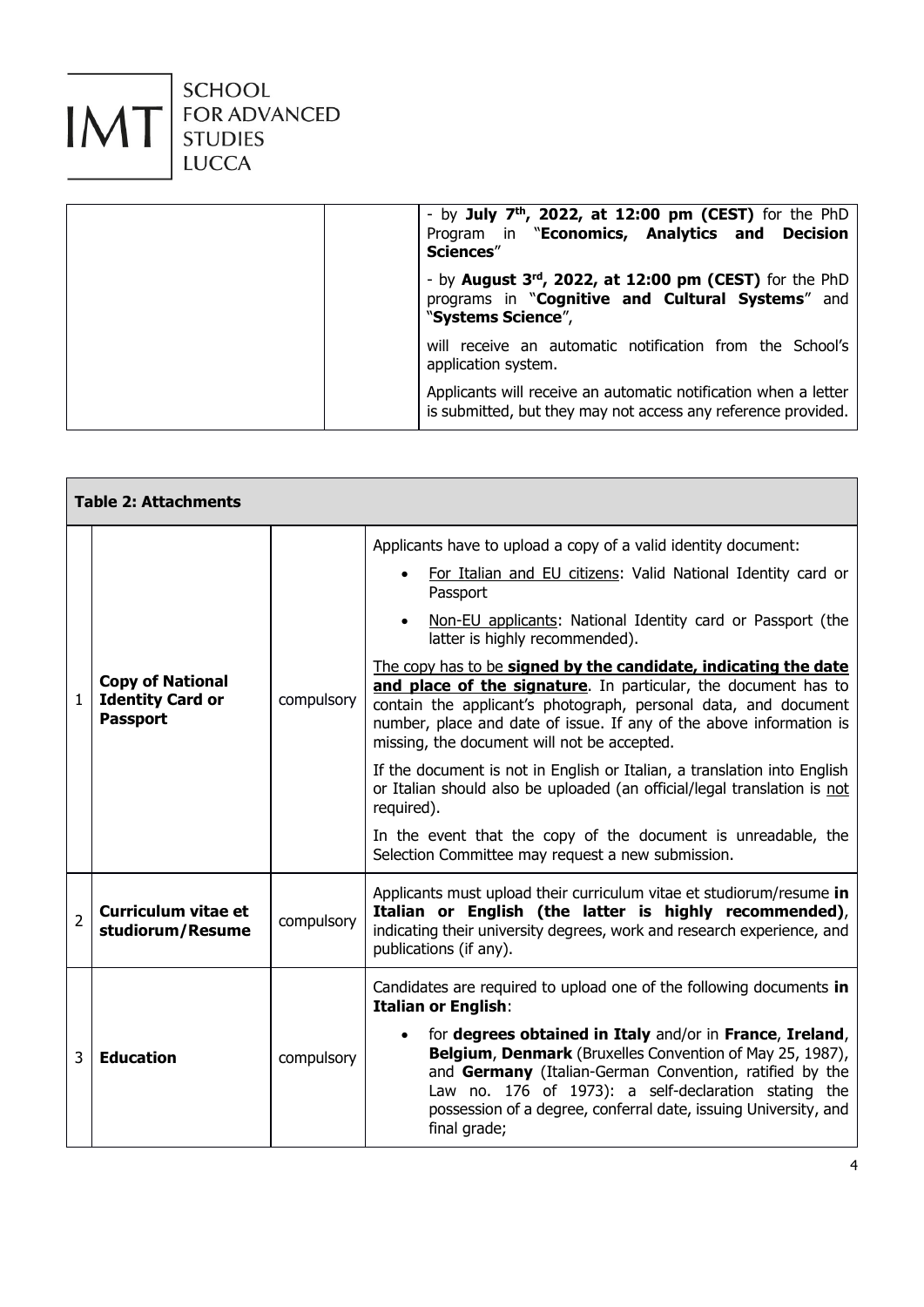

SCHOOL<br>FOR ADVANCED<br>STUDIES LUCCA

|   |                                  |            | for degrees obtained in all other EU and non-EU<br>$\bullet$<br>countries: an official certificate indicating the possession of<br>a degree, conferral date, issuing University, and final grade.                                                                                                                                                                                            |
|---|----------------------------------|------------|----------------------------------------------------------------------------------------------------------------------------------------------------------------------------------------------------------------------------------------------------------------------------------------------------------------------------------------------------------------------------------------------|
|   | <b>Academic</b>                  |            | For each degree, the applicant has to attach one of the documents<br>Italian or English (English is<br>below <b>in</b><br>highly<br>listed<br>recommended):                                                                                                                                                                                                                                  |
| 4 |                                  |            | Academic transcript: an official document detailing the<br>course, classes attended or subjects studied and results,<br>completion date, graduation date;                                                                                                                                                                                                                                    |
|   | transcript/Diploma<br>supplement | compulsory | or alternatively,                                                                                                                                                                                                                                                                                                                                                                            |
|   |                                  |            | <b>Supplement:</b> document produced<br><b>Diploma</b><br>by the<br>accompanying the<br>diploma,<br>University<br>providing<br>a<br>standardized description of the nature, level, context, content,<br>and status of the studies completed by the applicant<br>(https://ec.europa.eu/education/diploma-supplement_en).                                                                      |
| 5 | <b>Research Statement</b>        | compulsory | To best evaluate each candidate's aptitude for the School's PhD<br>Programs, all candidates must upload a document (maximum 10,000<br>characters, spaces included) mandatorily in English, as specified<br>below for each track:                                                                                                                                                             |
|   |                                  |            | for <b>AMCH</b> : the research statement consists of a research<br>project proposal used exclusively to evaluate the application.<br>Once admitted to the Program, candidates will define their<br>research project with their assigned Advisor. A letter of<br>commitment, including future projects and motivation for<br>enrolling in the AMCH track at the IMT School, is also required; |
|   |                                  |            | for <b>CCSN</b> : the research statement must include a description<br>of the candidate's competencies and experiences within the<br>relevant scientific or academic field, future projects, and an<br>illustration of the candidate's motivation for pursuing study at<br>the IMT School;                                                                                                   |
|   |                                  |            | for <b>EADS</b> : the research statement must include a summary of<br>the candidate's academic background, scientific interests,<br>research experience, research ideas for future projects, and<br>motivations for pursuing a PhD in Economics, Analytics and<br>Decisions Sciences at the IMT School;                                                                                      |
|   |                                  |            | for <b>MUSST</b> : the research statement consists of a description of<br>the candidate's experiences, and a letter of commitment<br>including future projects and motivation for enrolling in the<br>MUSST track at the IMT School;                                                                                                                                                         |
|   |                                  |            | for SyS: The research statement must include a summary of<br>the candidate's academic background, scientific knowledge,                                                                                                                                                                                                                                                                      |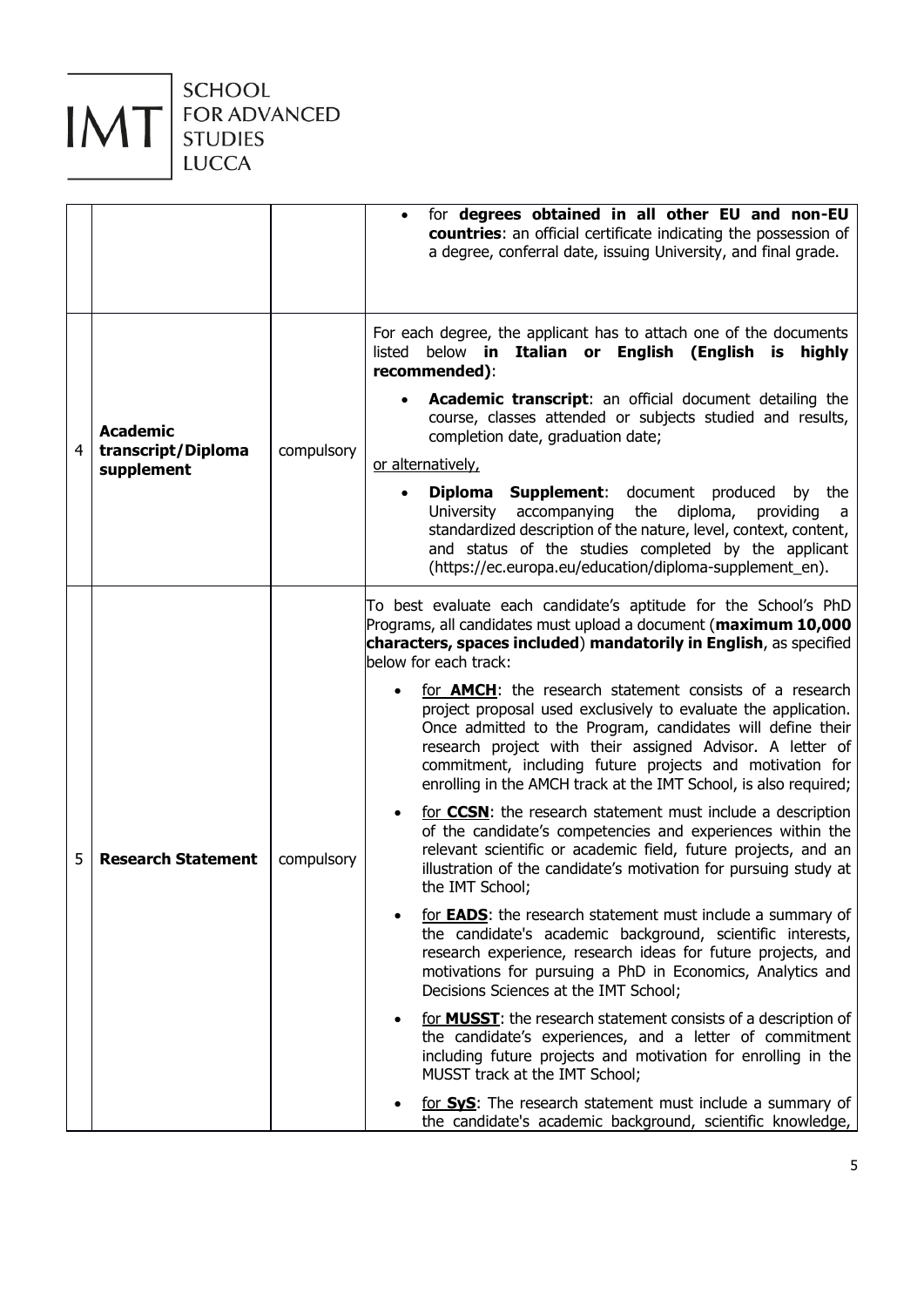

|  | research experience, ideas for future research projects, and<br>motivations for pursuing a PhD study at the IMT School. |
|--|-------------------------------------------------------------------------------------------------------------------------|
|  |                                                                                                                         |

If the application lacks a piece of information or an attachment referred to as "compulsory", applicants can be conditionally admitted to the selection procedure. Their application will be considered valid only if they produce the required documents by the day scheduled for the interview.

The correct completion of the online application procedure is **confirmed by an automatic email** sent to the email address indicated by each applicant while registering for the procedure; the message only confirms the receipt of the application. The School will not verify the validity and completeness of applications before the call closes.

### **After the submission, no changes are allowed to the entered data.**

#### **SELECTION COMMITTEES**

The Selection Committees are nominated by decree by the Director of the IMT School in accordance with the School regulations.

The Selection Committees may be assisted by Preliminary Evaluation Committees, which are also nominated by the Director and can comprise IMT School Professors, Assistant Professors, Post-Doctoral Fellows, or experts from relevant fields.

#### **EVALUATION CRITERIA AND SELECTION PROCEDURE**

### **Evaluation criteria**

The Selection Committees will evaluate candidates'

- academic background, knowledge, skills, and scientific potential;
- general aptitude for research and potential to collaborate in the specific research activities of the selected Track in the application form;
- interdisciplinarity, knowledge, and skills with reference to the multidisciplinarity of the IMT School PhD Programs;
- pertinence to a track different than the one selected in the application form.

#### **Assessment of qualifications**

The first phase of the selection procedure is the assessment of qualifications. This assessment is carried out in relation to the specifics of the PhD Programs and specifically to determine who is admitted to the interview.

In the assessment of qualifications phase, the evaluation of the candidates is carried out by the Committees defined in the previous paragraph "Selection Committees" and based on the candidates' application form, uploaded documents, and reference letters provided by referees.

Based on the assessment of qualifications, the Selection Committees will draw up a shortlist of candidates admitted to the interview in alphabetical order.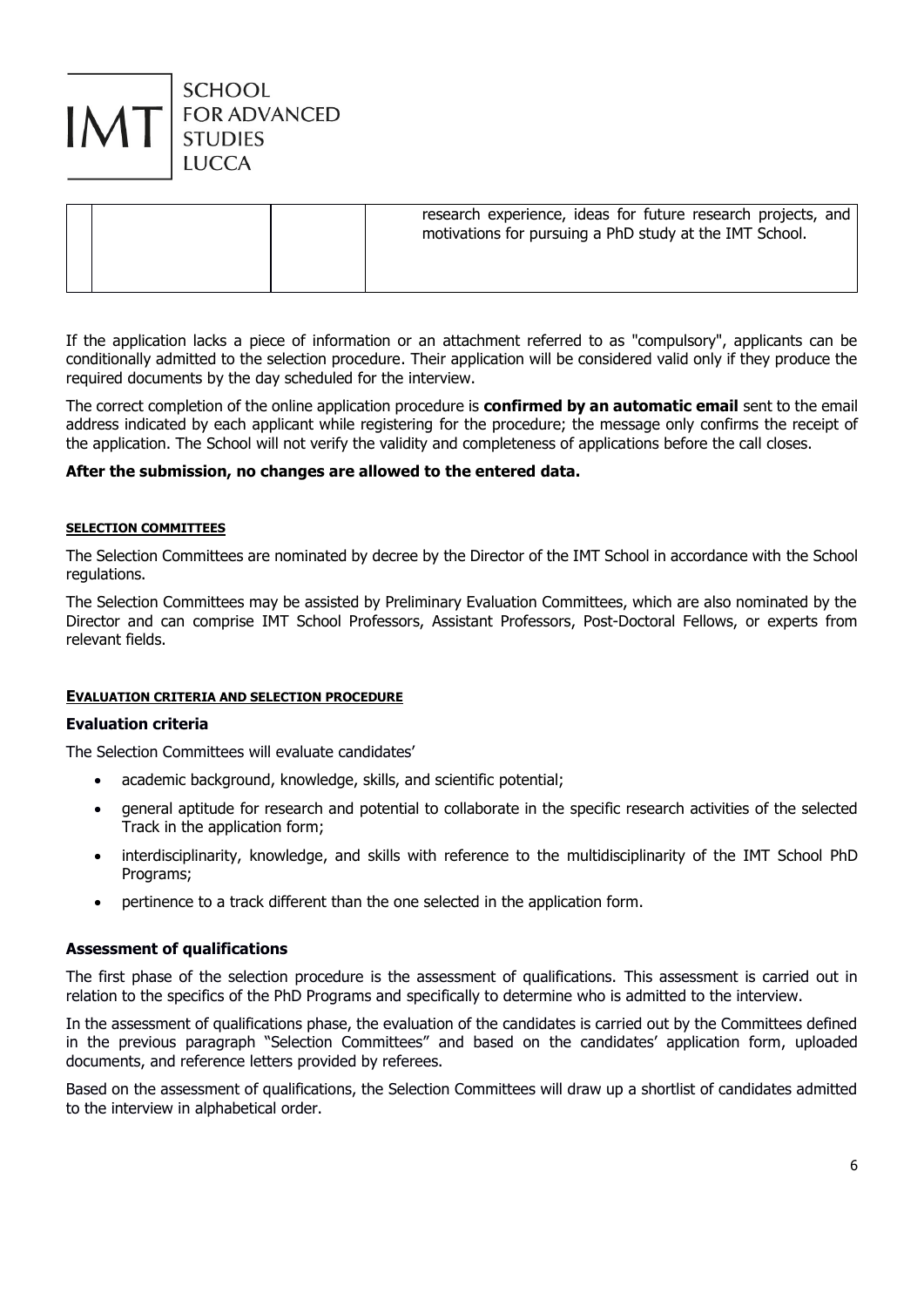

The shortlist of applicants admitted to the interview will be published on the School's website and Online Notice Board ("Albo Online").

This is the only official communication of the preliminary results to all applicants.

# **Interview**

Candidates admitted to the interview must confirm their participation by email to phdapplications@imtlucca.it within two (2) days of the publication of the shortlist, confirming their preference to have the interview conducted in one of the methods indicated in the "Application" paragraph of this call.

During the comprehensive interview, the Selection Committees will assess the candidates' knowledge and skills with reference to the specific characteristics of the PhD Program.

The Selection Committees will assess all interviews by assigning a score (up to 100 points): applicants scoring at least 70 out of 100 will be eligible for the Program and, therefore, listed in the final ranking.

# **Final ranking**

At the end of the interviews, each Selection Committee will draft the final ranking of the eligible candidates for each track/PhD Program according to their scores obtained in the interview.

If multiple candidates get the same score, preference will be given to the youngest candidate.

In the event of the withdrawal or exclusion of a candidate, they shall be replaced by the next suitable candidate according to the ranking.

If the ranking of a track does not list enough eligible candidates to allocate all available positions, the remaining scholarships will be assigned according to the ranking of other eligible candidates of the other PhD Program's track.

All rankings will be published on the School's website and Online Notice Board ("Albo Online").

# **ENROLLMENT**

Once admitted to the PhD Program, candidates wishing to enroll must submit the complete enrollment form to the IMT School **no later than five (5) days from the publication of the results** on the School's Online Notice Board ("Albo Online") and website, using one of the following methods:

• in person or by post to:

IMT School for Advanced Studies Lucca PhD and Higher Education Office Piazza S. Ponziano, 6 55100 Lucca – Italy

- by fax to +39 0583 4326565
- by certified email to imtlucca@postecert.it

Failure to submit the enrollment request by the deadline and through the above-mentioned methods will result in an automatic withdrawal of the candidate from the Program.

The enrollment request is valid only if all the requested documents have been enclosed.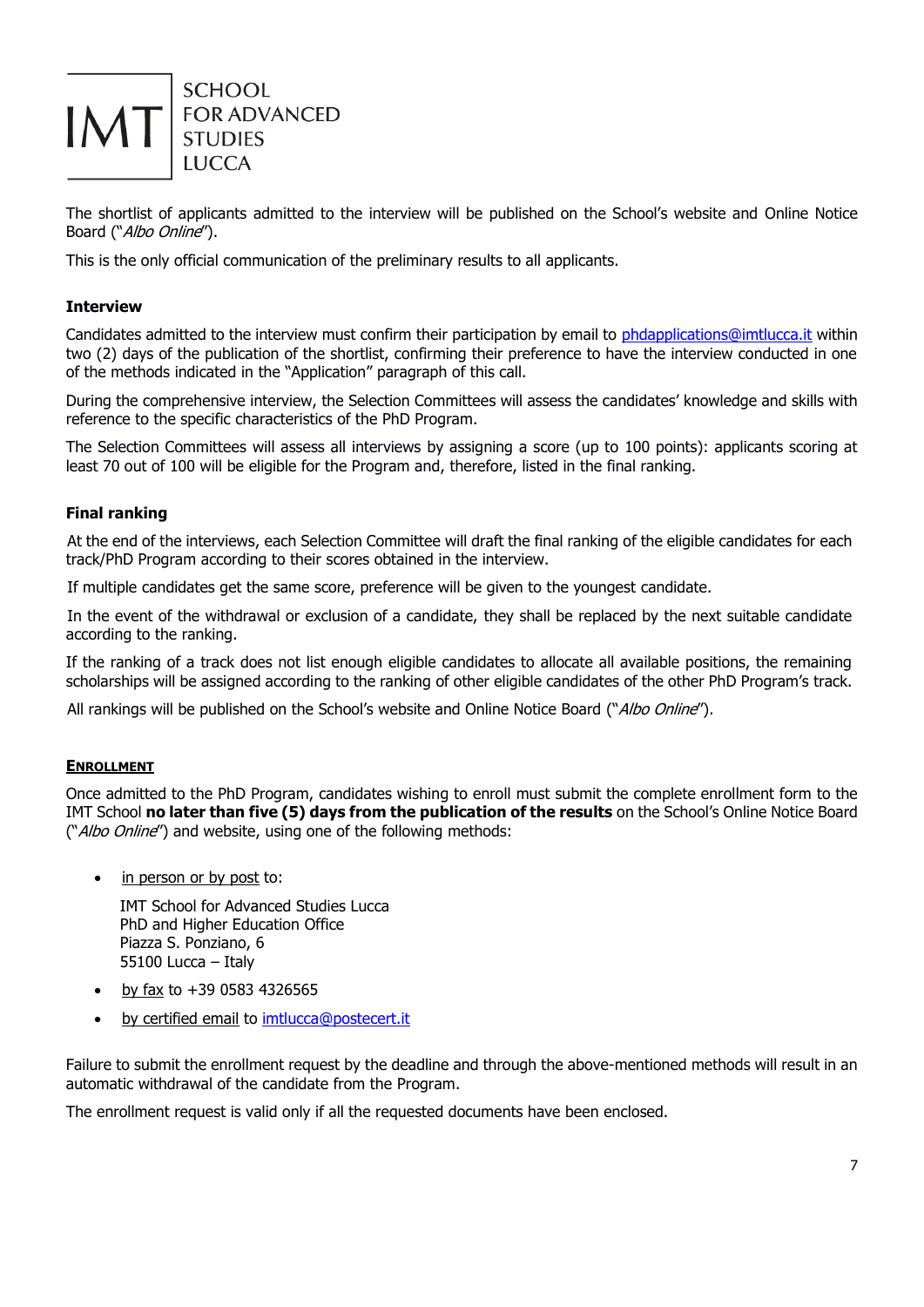

If any of the documents submitted during the application procedure do not correspond to those submitted during enrollment due to an intentional false declaration, the applicant will automatically lose their right to enroll in the program.

Enrollment is effective on the first day of official classes. Unauthorized absences may nullify the enrollment procedure.

# **SCHOLARSHIPS**

The scholarship amount is 16,243.00 Euros/year and shall be disbursed in monthly installments.

For any research or training activities at universities or research centers abroad, the scholarship amount is increased by 50% for the first nine (9) months.

Scholarships are subject to the payment of social security contributions (INPS) managed separately under Article 2, paragraph 26 of Law no. 335 of August 8, 1995, as amended, with two-thirds paid by the Administration and onethird by the scholarship recipient.

Admitted candidates who have already benefited from a PhD scholarship in Italy cannot be assigned another one.

The scholarship has a maximum duration of three (3) years and is subject to annual confirmation: according to articles 15 and 16 of the IMT School PhD Regulations, students must complete all the activities provided for each academic year.

If a student withdraws or is excluded within 45 days from the beginning of the Program, they are not entitled to the scholarship. The scholarship will be awarded to the next eligible candidate according to the final ranking. For this reason, the first scholarship payment will be made only after the successful completion of the first 45 days of the program.

If a student registers after 45 days from the beginning of the Program, he/she is entitled to the scholarship starting from the actual date of enrollment.

# **FACILITIES**

# **Residential facilities: accommodation**

All PhD students who are granted a scholarship have free accommodation in shared double rooms with private bathrooms, priority being given to on-campus residential facilities, for the entire official duration of the Program (3 years), except for periods spent off campus for study and/or research.

The School can revoke the right to accommodation if it is rarely or not used.

# **Residential facilities: canteen**

All PhD students are offered free meals (lunch and dinner) at the School canteen located on campus for the entire official duration of the Program (3 years). Lunch and dinner are served each day, Monday through Sunday, for the entire academic year, except for the closing periods.

# **Other facilities**

All PhD students have access to library facilities and can benefit from the IT support services for all technical requests related to study and research until the thesis defense.

The School subscribes to an insurance policy for all PhD students. It provides coverage against accidents and injuries incurred by students in Lucca or abroad while performing academic activities. The IMT School also provides students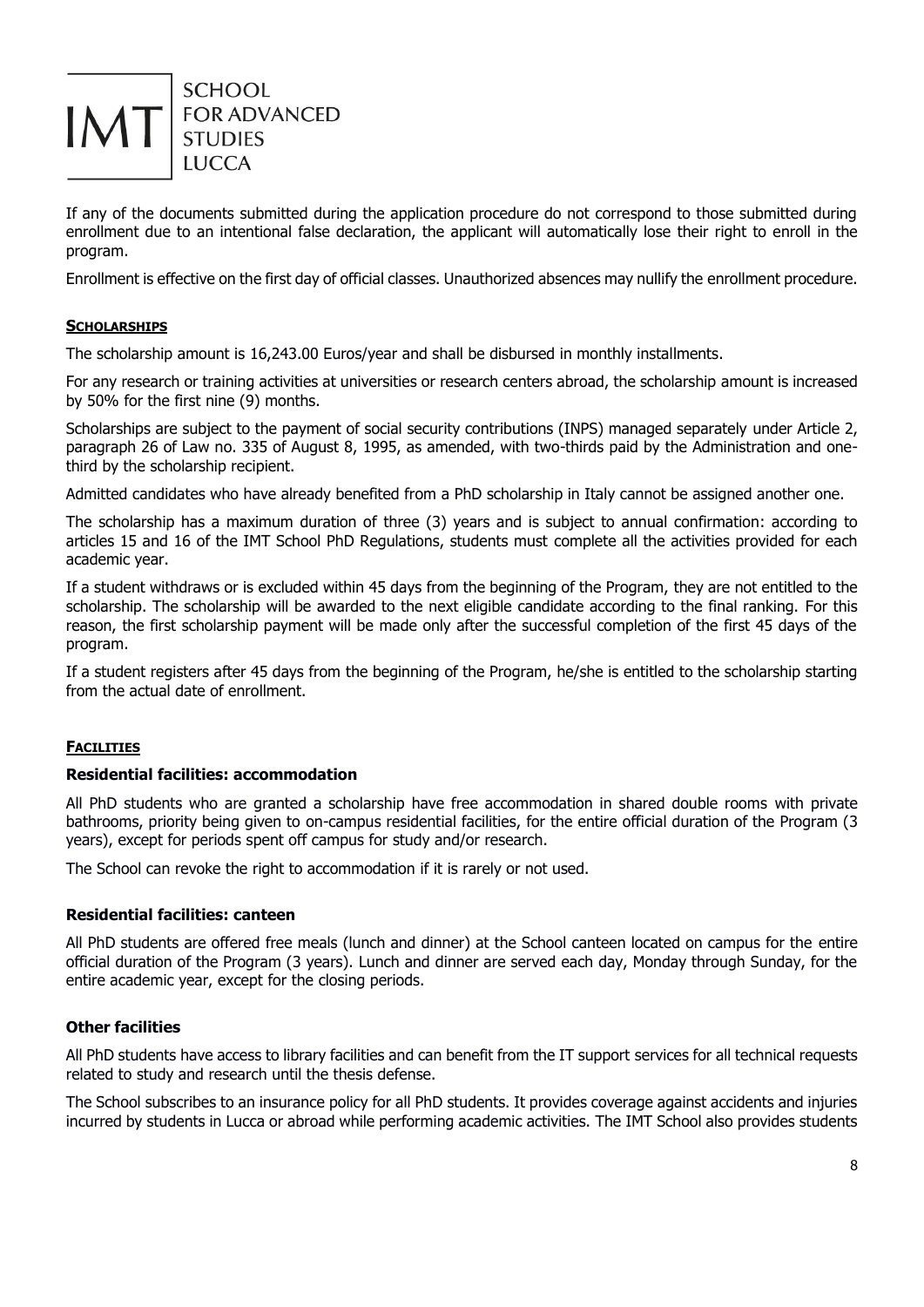

with health insurance policies for research trips outside Europe (students are automatically covered in European countries).

All international PhD students are offered the possibility to take an Italian language and culture course to receive an A2 language certificate (as defined by the Common European Framework of Reference for Languages), useful for obtaining credits in accordance with Italian Immigration law.

# **TREATMENT OF PERSONAL DATA**

The IMT School will use the personal data provided by applicants solely for selection procedures and institutional aims in accordance with the provisions of the current European and Italian legislation (EU Regulation 2016/679 and Italian D. Lgs. 196/03 - *Italian Privacy Code*, as modified by the D. Lgs. 101/2018) and the relevant School Regulations.

Applicants are granted all the rights established by art. 15, sections 2, 3, and 4 of Chapter III, and art. 77 of the EU Regulation 2016/679.

For further information regarding the call and the selection procedure, please contact the PhD and Higher Education Office by email at [phdapplications@imtlucca.it](mailto:phdapplications@imtlucca.it) or by phone at +39 0583 4326530.

Further information regarding the PhD Programs and the IMT School is available at [www.imtlucca.it.](http://www.imtlucca.it/)

#### **FINAL PROVISIONS**

Having adopted all the necessary measures to carry out the activities planned for the 2019/20, 2020/21 and 2021/22 academic years, during the health emergency related to COVID-19, if the aforementioned emergency continues, the IMT School will provide the activities and services planned for the 2022/23 academic year in ways that allow new PhD students to enroll, attend education activities, and undertake their doctoral studies.

Relevant laws and the IMT School PhD Regulations shall be applied to any issue or item not covered by the present call for applications.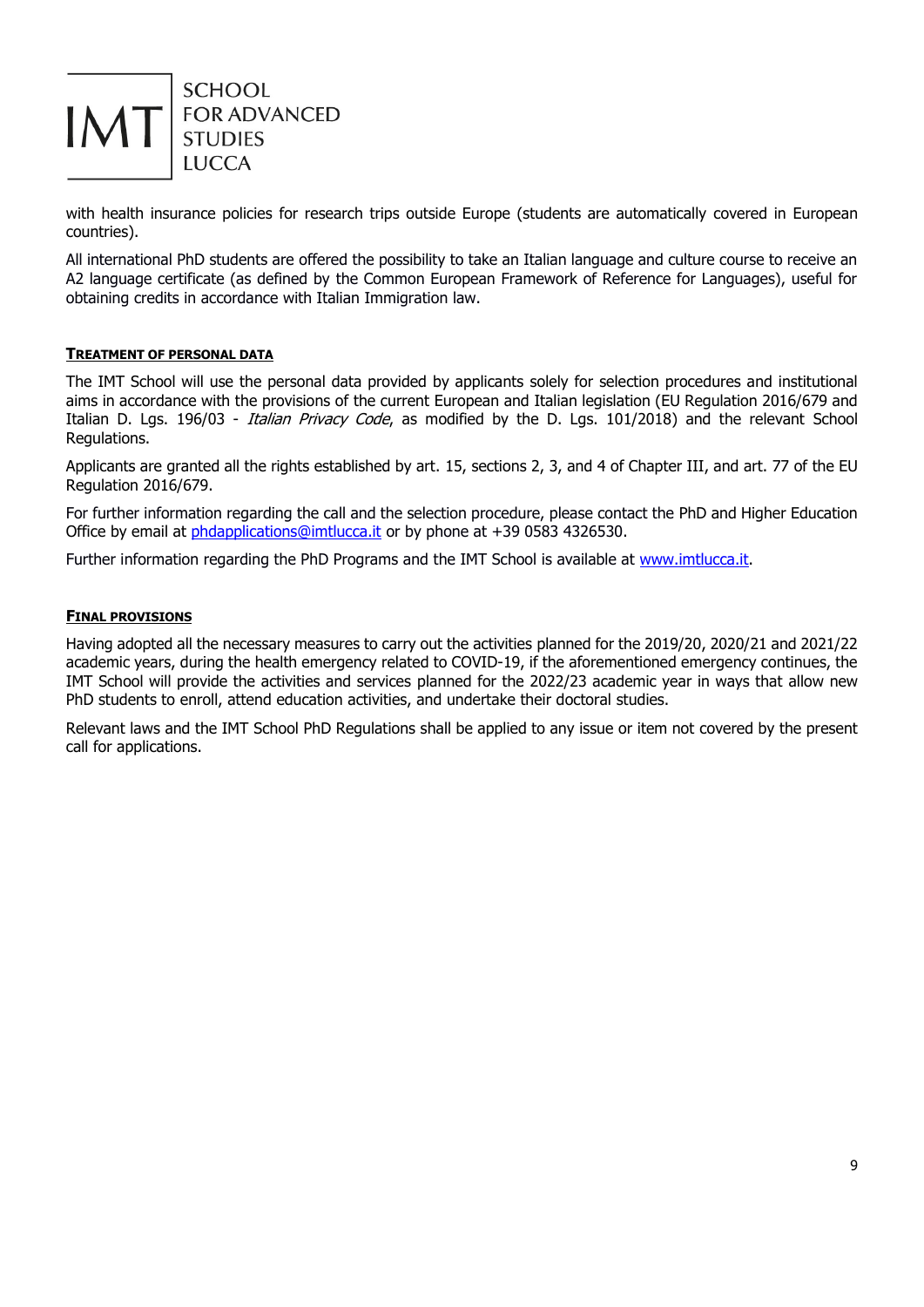

# **IMT SCHOOL PHD PROGRAMS AND TRACKS**

|                                                      | <b>Description</b>                                                                                                                                                                                                                                                                                                                                                                                                                                                                                                                                                                                                                                                                                                                                                                                                                                                                                                                                                                                                                                                                                                                                                                                                               |
|------------------------------------------------------|----------------------------------------------------------------------------------------------------------------------------------------------------------------------------------------------------------------------------------------------------------------------------------------------------------------------------------------------------------------------------------------------------------------------------------------------------------------------------------------------------------------------------------------------------------------------------------------------------------------------------------------------------------------------------------------------------------------------------------------------------------------------------------------------------------------------------------------------------------------------------------------------------------------------------------------------------------------------------------------------------------------------------------------------------------------------------------------------------------------------------------------------------------------------------------------------------------------------------------|
|                                                      | The PhD Program in <b>Cognitive and Cultural Systems</b> unites disciplines that have been<br>carefully selected for their ability to provide the necessary cultural, methodological and<br>instrumental know-hows for the analysis of complex social, cognitive, psychological and<br>cultural systems. It is truly a unique PhD Program thanks to its common topics of study<br>that consist of cognitive, cultural and social systems.                                                                                                                                                                                                                                                                                                                                                                                                                                                                                                                                                                                                                                                                                                                                                                                        |
|                                                      | The Program proposes a distinction in three Tracks on the basis of the methodologies<br>applicable to the study of the brain, perception, mind, knowledge organization, behaviors,<br>human activities and productions, as well as their material and symbolic functions and<br>representations, objects and spaces. This shared field of study that the three Tracks look<br>at through diverse but complementary methodological, analytical and technical lenses,<br>includes: conceptual representation against neurobiological and cultural backdrops; the<br>contextual and multidisciplinary study of objects, images and spaces within defined<br>historical, political, social ideological, economic, legal and cultural contexts; the study of<br>the perception of and the interaction with the external world; the study of the reception<br>of images and forms from a historical-cultural and neuroscientific point of view; the<br>contextual study of cultural heritage in its multiple dimensions; the study of institution<br>building through cultural heritage and the role of cultural heritage as an instrument of<br>cultural diplomacy. It deals with, hence, relevant themes in a long-term perspective. |
| <b>PhD in "Cognitive</b><br>and Cultural<br>Systems" | The principal educational goal of the Program is that of providing students with a mastery<br>of methodological tools and advanced techniques for neurosciences and for the analysis<br>and management of cultural heritage, of cultural phenomena and their multiple impacts,<br>with a focus on museums and museums studies. This Program is characterized by its<br>interdisciplinary nature and by its innovative approach that, beyond training students in<br>the specific areas of neuroscience and cultural heritage, deals with the study of the<br>relation between historical-contextual analyses (including aesthetic and artistic analyses)<br>and neuroscientific analyses and the study of the complex system made up by behaviors,<br>activities and human productions from perspectives and with instruments that are both<br>complementary and integrated.                                                                                                                                                                                                                                                                                                                                                     |
|                                                      | The Program is made up of three Tracks and, in the spirit of the School, integrates<br>academic excellence with an interdisciplinary vocation.                                                                                                                                                                                                                                                                                                                                                                                                                                                                                                                                                                                                                                                                                                                                                                                                                                                                                                                                                                                                                                                                                   |
|                                                      | The Analysis and Management of Cultural Heritage (AMCH) Track offers different<br>tools for the analysis of cultural heritage, i.e., archaeology, art history, administrative law,<br>philosophy, history, management science and new technologies.                                                                                                                                                                                                                                                                                                                                                                                                                                                                                                                                                                                                                                                                                                                                                                                                                                                                                                                                                                              |
|                                                      | The Museum Studies (MUSST) Track, established in partnership with some of the main<br>Italian museums and cultural institutions, offers different tools for the analysis of<br>museums and related issues, such as object display, curatorship, temporary and<br>permanent exhibitions.                                                                                                                                                                                                                                                                                                                                                                                                                                                                                                                                                                                                                                                                                                                                                                                                                                                                                                                                          |
|                                                      | The Cognitive, Computational and Social Neurosciences (CCSN) Track integrates<br>a basic neuroscience training with the study of mental activities and cognitive functions<br>in neuropsychological, psycholinguistic, computational, social, philosophical, logical and<br>educational domains.                                                                                                                                                                                                                                                                                                                                                                                                                                                                                                                                                                                                                                                                                                                                                                                                                                                                                                                                 |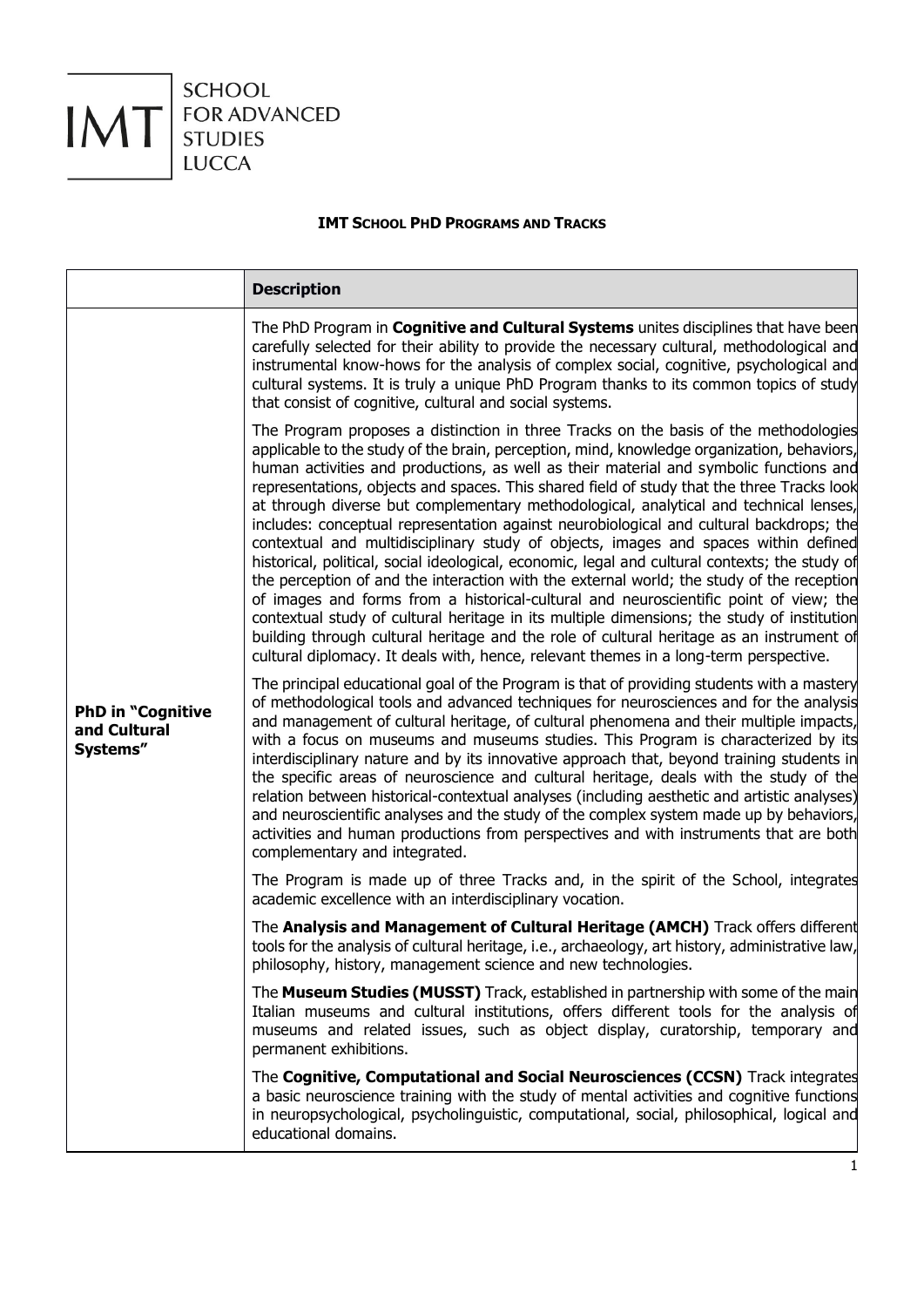

|                                                                             | Input and output profiles                                                                                                                                                                                                                                                                                                                                                                                                                                                                                                                                                                                                                                                                                                                                                                                                                                                                                                                                                                                                                                                         |
|-----------------------------------------------------------------------------|-----------------------------------------------------------------------------------------------------------------------------------------------------------------------------------------------------------------------------------------------------------------------------------------------------------------------------------------------------------------------------------------------------------------------------------------------------------------------------------------------------------------------------------------------------------------------------------------------------------------------------------------------------------------------------------------------------------------------------------------------------------------------------------------------------------------------------------------------------------------------------------------------------------------------------------------------------------------------------------------------------------------------------------------------------------------------------------|
|                                                                             | Candidates with a solid background in psychology, neuroscience, medicine, biology,<br>physics, bio-engineering, archaeology, art history, law, history, philosophy and logics,<br>computer sciences and social sciences.                                                                                                                                                                                                                                                                                                                                                                                                                                                                                                                                                                                                                                                                                                                                                                                                                                                          |
|                                                                             | In line with the strong intersections and didactic and experimental integration of the<br>School, the CCSN Track aims to offer a broad educational background to pursuing an<br>academic career and experimental research, and to open up new labor markets that<br>increasingly turn to transverse figures. Likewise, the AMCH and MUSST Track aim to offer<br>a strong multidisciplinary background to provide an access to the academic career or in<br>the institutions.                                                                                                                                                                                                                                                                                                                                                                                                                                                                                                                                                                                                      |
| <b>PhD in "Cognitive</b><br>and Cultural                                    | The track in Analysis and Management of Cultural Heritage proposes courses in<br>Archaeology, Art History, European and International Legislation on Cultural Heritage<br>and Landscape, Museology, Management of Cultural Heritage and Cultural Institutions,<br>and Technologies applied to the valorization of Cultural Heritage. Both research- and<br>practice-oriented courses constitute the program, which aims at educating qualified<br>professionals operating in the concrete field of cultural management and academics. It<br>promotes research by exposing the students to different research approaches and<br>methodologies through case studies belonging to research fields such as Art History,<br>Classical Archaeology, and Museology.                                                                                                                                                                                                                                                                                                                      |
| Systems"                                                                    | Input and Output Profiles                                                                                                                                                                                                                                                                                                                                                                                                                                                                                                                                                                                                                                                                                                                                                                                                                                                                                                                                                                                                                                                         |
| <b>Track in "Analysis</b><br>and Management of<br><b>Cultural Heritage"</b> | The track aims to provide specific know-how to prospective professionals operating in<br>the fields of management of culture and cultural heritage. Prospective students should<br>preferably have an undergraduate background in the Social Sciences, the Humanities,<br>or ICT related to Cultural Heritage. This track will enable graduates to access:                                                                                                                                                                                                                                                                                                                                                                                                                                                                                                                                                                                                                                                                                                                        |
| (AMCH)                                                                      | Academic career in Archaeology, Art History, Economy of Culture, and<br>Management of Cultural Heritage.                                                                                                                                                                                                                                                                                                                                                                                                                                                                                                                                                                                                                                                                                                                                                                                                                                                                                                                                                                          |
|                                                                             | Public and private institutions dealing with the concrete management of Cultural<br>Heritage, promotion of Culture and Tourism, organization of cultural events,<br>diffusion and teaching of culture.                                                                                                                                                                                                                                                                                                                                                                                                                                                                                                                                                                                                                                                                                                                                                                                                                                                                            |
|                                                                             | Research Units contributing to the track                                                                                                                                                                                                                                                                                                                                                                                                                                                                                                                                                                                                                                                                                                                                                                                                                                                                                                                                                                                                                                          |
|                                                                             | All IMT research units could participate in AMCH activities.                                                                                                                                                                                                                                                                                                                                                                                                                                                                                                                                                                                                                                                                                                                                                                                                                                                                                                                                                                                                                      |
|                                                                             | This research-based, multidisciplinary track focuses on cognitive, computational, and<br>social neurosciences and integrates basic neuroscience methods with traditional<br>experimental psychology and cognitive neuroscience. Students will attend multiple<br>courses, including fundamentals in psychology, cognitive neuroscience, behavioral and<br>social neuroscience, neuropsychology, psychophysiology, neural basis of perception,<br>neural basis of consciousness, philosophy of science, critical thinking, structural and<br>functional neuroimaging, and basic/advanced methods for data analysis. In particular,<br>the CCSN track is designed to train researchers who will contribute to knowledge in<br>areas such as perception and multisensory integration, supramodality and cross-modal<br>plasticity; sleep and consciousness; action recognition and motor control; neuroplasticity<br>and learning; organization of semantic concepts; psycholinguistics; emotion and social<br>cognition; social and antisocial behavior; decision-making processes. |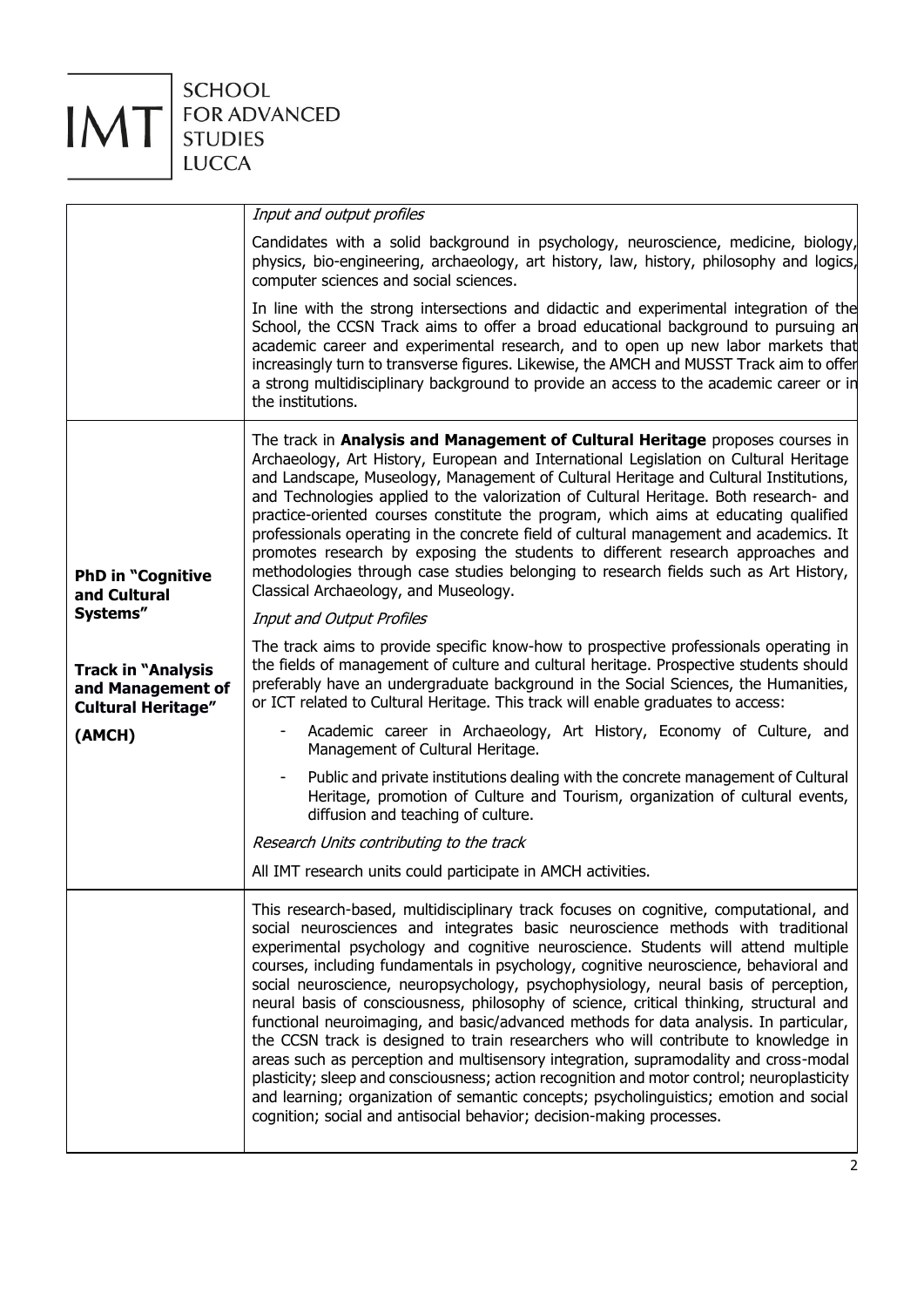

| <b>PhD in "Cognitive</b><br>and Cultural<br>Systems"                                | The track in <b>Museum Studies</b> is dedicated to museums and museum studies. Based on<br>an institutional partnership between IMT and some of the most relevant Italian museums<br>and cultural institutions (Museo Egizio di Torino, Galleria Nazionale di Urbino, Mused<br>Nazionale Romano, Parco Archeologico di Pompei, Direzione Generale dei Musei), the<br>track proposes course on public engagement, cataloguing methods, museum                                                                                                                                                                                                                                                                                                                                                                                                                                                                                                                                                       |
|-------------------------------------------------------------------------------------|----------------------------------------------------------------------------------------------------------------------------------------------------------------------------------------------------------------------------------------------------------------------------------------------------------------------------------------------------------------------------------------------------------------------------------------------------------------------------------------------------------------------------------------------------------------------------------------------------------------------------------------------------------------------------------------------------------------------------------------------------------------------------------------------------------------------------------------------------------------------------------------------------------------------------------------------------------------------------------------------------|
|                                                                                     | Ph.D. students will also have the opportunity to be involved in collaborative research<br>programs with national and international institutions, including the Piaggio Research<br>Center at the University of Pisa, the Fondazione Toscana 'Gabriele Monasterio' in Pisa,<br>the Sant'Anna School of Advanced Studies in Pisa, the University of Siena, the<br>Department of Brain and Behavioral Sciences at the University of Pavia, the Department<br>of Philosophy at the University of Milan, the Department of Psychology at the University<br>of Turin, the Department of Psychology at the University of Padua, the CIMeC - Center<br>for Mind/Brain Sciences in Rovereto, the Center for Consciousness and Sleep at the<br>University of Wisconsin, the Institute of Psychology & Institute of Neuroscience -<br>University of Louvain, the Massachusetts Eye & Ear at Harvard Medical School and the<br>Center for Investigation and Research on Sleep of Lausanne University Hospital. |
|                                                                                     | Students will have access to the Multidisciplinary Lab (equipped for EEG, psychophysics,<br>and psychophysiology measures) and Neuroscience Lab (the conjoint research lab with<br>Innovation Center Intesa Sanpaolo) at the IMT School, the Thematic laboratory for<br>research on sleep, wakefulness, and their mutual interactions (equipped for<br>polysomnographic measures) at the Fondazione Toscana 'Gabriele Monasterio' in Pisa<br>and external MRI facilities (scanners from 1.5T to 7T are available in Pisa and Massa).                                                                                                                                                                                                                                                                                                                                                                                                                                                               |
|                                                                                     | Research Units Contributing to the track<br>All the Research Units contribute to the track. Most of the experimental activities overlap<br>with the research activities of MoMiLab.                                                                                                                                                                                                                                                                                                                                                                                                                                                                                                                                                                                                                                                                                                                                                                                                                |
|                                                                                     | According to our placement scores, graduates from this doctorate track will be able to<br>pursue a career in research and academic institutions as well as in the private sector.                                                                                                                                                                                                                                                                                                                                                                                                                                                                                                                                                                                                                                                                                                                                                                                                                  |
| Neurosciences"<br>(CCSN)                                                            | Candidates with a solid background in psychology, neuroscience, cognitive science,<br>medicine, bio-engineering, bionics, physics and mathematics, computer sciences,<br>linguistics, philosophy, and logic are strongly encouraged to apply. Because of the<br>multidisciplinary nature of this doctorate track, applications are anyhow welcome from<br>any area of knowledge, including both scientific and social fields and humanities.                                                                                                                                                                                                                                                                                                                                                                                                                                                                                                                                                       |
| <b>Computational and</b><br><b>Social</b>                                           | Input and Output Profiles                                                                                                                                                                                                                                                                                                                                                                                                                                                                                                                                                                                                                                                                                                                                                                                                                                                                                                                                                                          |
| <b>PhD in "Cognitive</b><br>and Cultural<br>Systems"<br><b>Track in "Cognitive,</b> | Within the interdisciplinary orientation of the IMT School, students will be exposed to<br>seminars and conjoint research projects on different topics, ranging from molecular<br>neurobiology of human behavior to advanced computational methods for the analysis<br>of complex systems, from social neuroscience to decision-making processes in economic<br>systems, from neuro-engineering applications in bionics and robotics to complex<br>networks, from the neural bases of perception and conceptual representation to the<br>image analysis and management of cultural heritage.                                                                                                                                                                                                                                                                                                                                                                                                       |
|                                                                                     | Students will specifically receive intensive practical research training in methods,<br>experimental design, and data analysis in the laboratories of the MoMiLab Research Unit.<br>An overview of neuroimaging (mainly structural and functional MRI) and<br>electrophysiology (EEG, MEG, and non-invasive brain stimulation) techniques will<br>address research and clinical applications and their use in human subjects.                                                                                                                                                                                                                                                                                                                                                                                                                                                                                                                                                                      |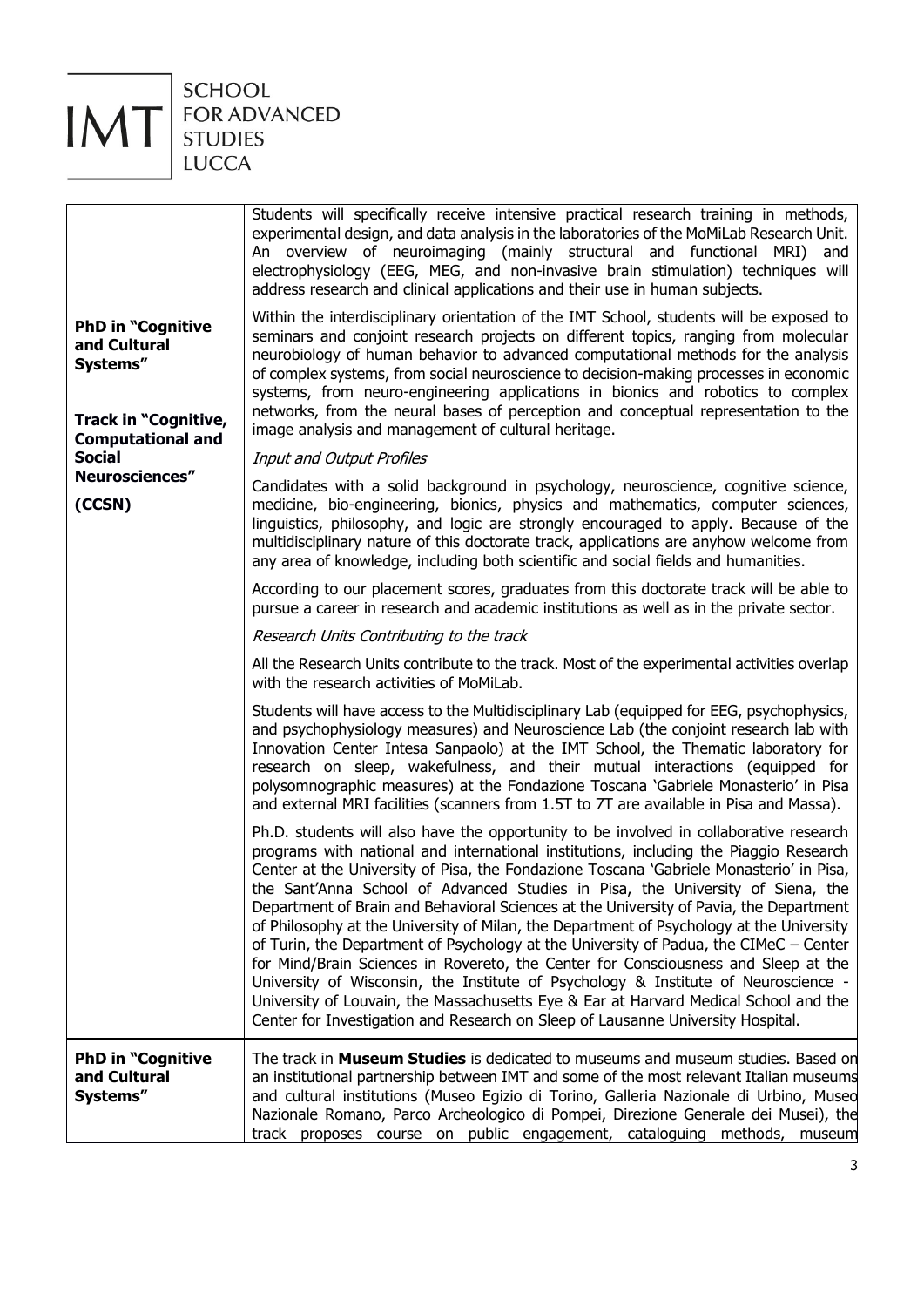

FOR ADVANCED<br>STUDIES

| <b>Track in "Museum</b><br>Studies"               | management, museum visitors. PhD research will be developed in strong connection with<br>the members of the above-mentioned partnership.                                                                                                                                                                                                                                                                                                                                                                                                                                                                                                                                                                                 |
|---------------------------------------------------|--------------------------------------------------------------------------------------------------------------------------------------------------------------------------------------------------------------------------------------------------------------------------------------------------------------------------------------------------------------------------------------------------------------------------------------------------------------------------------------------------------------------------------------------------------------------------------------------------------------------------------------------------------------------------------------------------------------------------|
| (MUSST)                                           | Input and Output Profiles                                                                                                                                                                                                                                                                                                                                                                                                                                                                                                                                                                                                                                                                                                |
|                                                   | The track aims at providing specific know-how to prospective professionals operating<br>the fields of museums, providing deep knowledge of curatorship. Prospective student<br>should preferably have an undergraduate background in the Social Sciences an<br>Humanities (i.e., Archaeology and Art History), but it is open to other types of backgrour<br>(management of cultural heritage).                                                                                                                                                                                                                                                                                                                          |
|                                                   | Research Units contributing to the track                                                                                                                                                                                                                                                                                                                                                                                                                                                                                                                                                                                                                                                                                 |
|                                                   | All IMT research units could participate in MUSST activities.                                                                                                                                                                                                                                                                                                                                                                                                                                                                                                                                                                                                                                                            |
| <b>PhD in "Economics,</b>                         | The Doctoral Program in Economics, Analytics and Decision Sciences is based on<br>the development of skills that underlie the quantitative and qualitative analysis of the<br>phenomena observed in economic and social systems. The Program aims at providing<br>participants with a solid knowledge of modern analytical methods, following a<br>multidisciplinary approach. The Program develops a strong integration of concepts,<br>analytical methods, and practical skills to train the new generation of economists, social<br>scientists, managers, and professionals with specific competencies in the analysis,<br>interpretation, and management of the complexity of economic, firm, and social<br>systems. |
| <b>Analytics and</b><br><b>Decision Sciences"</b> | Students are trained to become researchers and decision-makers in academia, politics,<br>administration, and business, through the integration of knowledge that lies at the<br>borders between economics, management, and the other social sciences, while<br>maintaining the unifying language of mathematics and statistics and borrowing the tools<br>necessary for specific applications from computer science and psychology.                                                                                                                                                                                                                                                                                      |
|                                                   | The close connection with a selected group of companies and institutions offers the<br>opportunity to adopt new perspectives of analysis and interpretation of phenomena<br>through innovative quantitative and qualitative research methodologies for solving the<br>problems of the real economy and society. Students are therefore involved in the<br>collection and analysis of high-dimensional real-world data.                                                                                                                                                                                                                                                                                                   |
|                                                   | The Program is characterized by the interdisciplinary nature of its approach. The<br>obstacles that traditionally divide the different domains of knowledge are overcome by<br>addressing the problems that arise in the various application fields - industrial,<br>institutional, health, environmental, technological, social, ethical, etc. - through a variety<br>of scientific methodologies derived from probability theory, theory of the firm,<br>mathematical statistics, econometrics, machine learning, experimental methods,<br>cognitive science, computer science, and computational methods.                                                                                                             |
|                                                   | The Program is characterized by the presence of three major areas of knowledge and<br>application that can be traced back in a broad sense to economics, management, and<br>decision sciences. These areas are characterized by a common training in the analysis<br>of the behavior of economic decision-makers and in the statistical-econometric analysis<br>of data and evidence, but they can then be modulated and combined towards the<br>individual specific needs of the candidate. Ideally, there will be three prototypical<br>outgoing profiles: one encompassing economics and management, one encompassing<br>management and decision sciences, and one encompassing economics and decision<br>sciences.   |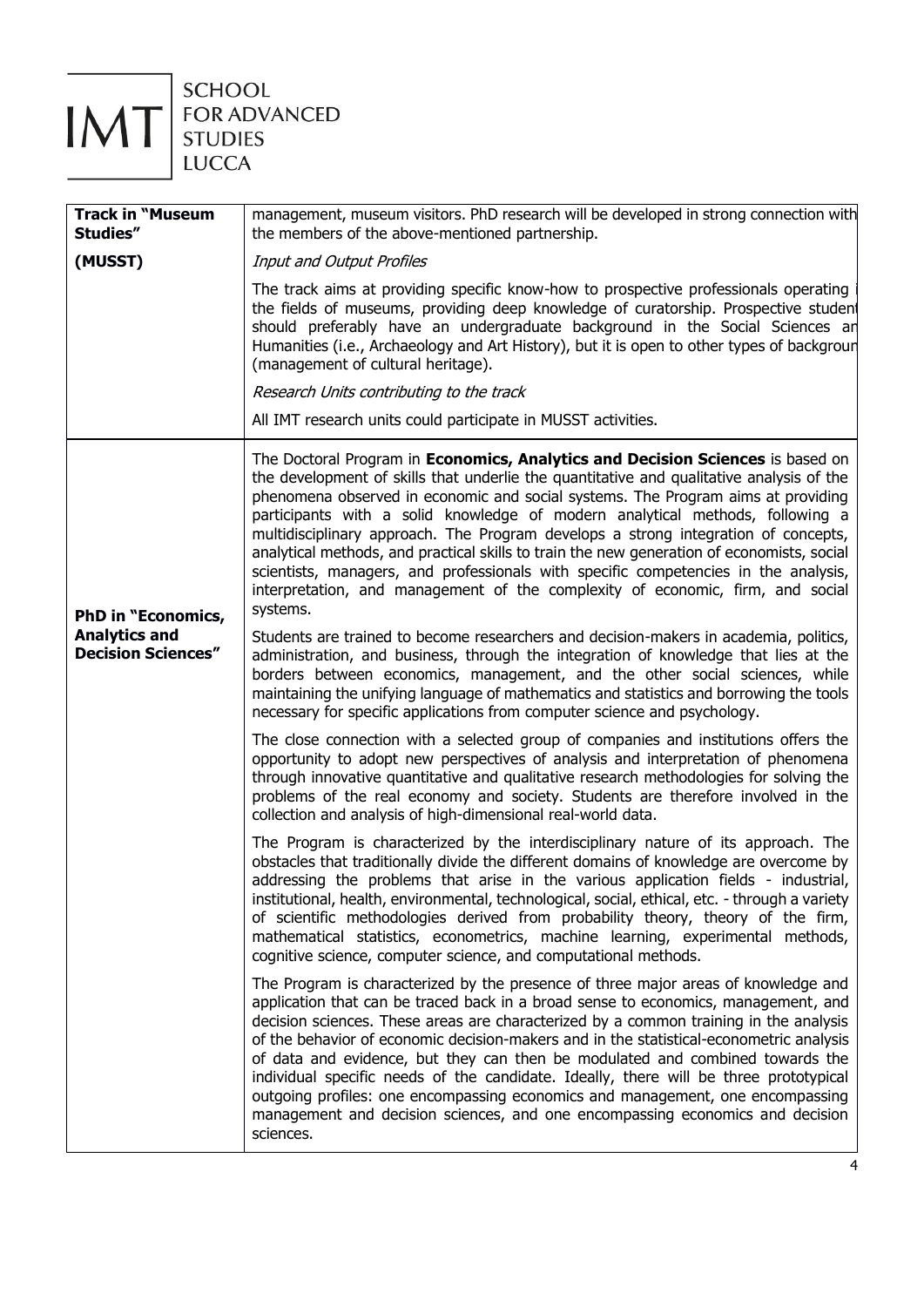

| In particular, the Program offers training in the use of tools and methods such as<br>statistical learning, networks analysis (physical and virtual), analysis of business<br>dynamics, strategy evolution and dynamic capabilities, analysis of dynamic systems<br>(stochastic and deterministic), analysis of firm performance, analysis of Environmental<br>Social Governance (ESG), high-dimensional econometrics (characterized by significant<br>and highly innovative computational components), experimental methods (in the field,<br>in the laboratory and online), simulations of interactive systems made of interactive<br>decision-makers (agent-based models). These tools allow the study of economic and<br>social systems that are typically difficult to analyze due to the size and complexity of the<br>mechanisms underlying their evolution and, at the same time, they make it possible to<br>acquire and effectively analyze large datasets. These methodological skills, both<br>quantitative and qualitative, provide students with a wide applicative versatility and a<br>shared vocabulary to deal with a broad spectrum of phenomena typical of economic,<br>firm, and social systems. |
|-----------------------------------------------------------------------------------------------------------------------------------------------------------------------------------------------------------------------------------------------------------------------------------------------------------------------------------------------------------------------------------------------------------------------------------------------------------------------------------------------------------------------------------------------------------------------------------------------------------------------------------------------------------------------------------------------------------------------------------------------------------------------------------------------------------------------------------------------------------------------------------------------------------------------------------------------------------------------------------------------------------------------------------------------------------------------------------------------------------------------------------------------------------------------------------------------------------------------|
| Incoming and outgoing profiles:                                                                                                                                                                                                                                                                                                                                                                                                                                                                                                                                                                                                                                                                                                                                                                                                                                                                                                                                                                                                                                                                                                                                                                                       |
| <b>INCOMING</b>                                                                                                                                                                                                                                                                                                                                                                                                                                                                                                                                                                                                                                                                                                                                                                                                                                                                                                                                                                                                                                                                                                                                                                                                       |
| The EADS program welcomes candidates with training in one of the following subject<br>areas: economics, management, statistics, law, physics, computer science, engineering,<br>logic and philosophy of science, mathematics, cognitive and behavioral sciences, or in<br>contiguous areas. The ideal candidate is interested in acquiring distinctive competencies<br>in economics, statistics, management, and neuroscience, but does not necessarily need<br>to have previous training in these areas. However, the candidate must demonstrate solid<br>quantitative skills comparable with those typically acquired in economics-managerial<br>degrees.                                                                                                                                                                                                                                                                                                                                                                                                                                                                                                                                                           |
| <b>OUTGOING</b>                                                                                                                                                                                                                                                                                                                                                                                                                                                                                                                                                                                                                                                                                                                                                                                                                                                                                                                                                                                                                                                                                                                                                                                                       |
| The Program prepares to face, analyze and solve a broad spectrum of complex and<br>interdisciplinary problems of relevance at the institutional, social, and industrial levels,<br>with the primary objective of identifying sustainable solutions and designing effective<br>intervention policies in the economic and social spheres, as well as in business life,<br>understood in a broad sense.                                                                                                                                                                                                                                                                                                                                                                                                                                                                                                                                                                                                                                                                                                                                                                                                                  |
| Outgoing profiles share a distinctive common part of training on the behavior of<br>economic decision-makers and the statistical-econometric analysis of data and evidence,<br>plus dedicated specialization along the lines of economics and management,<br>management and decision sciences, or economics and decision sciences.                                                                                                                                                                                                                                                                                                                                                                                                                                                                                                                                                                                                                                                                                                                                                                                                                                                                                    |
| Job placement opportunities range from academia, in the various disciplines of the CUN<br>13 macro-area (economic sciences and statistics) and contiguous areas, to the public<br>sector, international institutions, research laboratories, study centers, and regulatory<br>authorities, as well as the private sector (services, industry and professional advice).                                                                                                                                                                                                                                                                                                                                                                                                                                                                                                                                                                                                                                                                                                                                                                                                                                                |
| Research units collaborating with EADS                                                                                                                                                                                                                                                                                                                                                                                                                                                                                                                                                                                                                                                                                                                                                                                                                                                                                                                                                                                                                                                                                                                                                                                |
| AXES, SySMA, DySCO, MoMiLab, Networks, LYNX                                                                                                                                                                                                                                                                                                                                                                                                                                                                                                                                                                                                                                                                                                                                                                                                                                                                                                                                                                                                                                                                                                                                                                           |
| Students also have the opportunity of completing their research projects under joint<br>supervision (double-degree) with partner universities, including KU Leuven and the<br>University of Alicante. All students are encouraged to spend periods abroad, both within<br>the Erasmus+ framework and through ad-hoc mobility agreements, taking advantage<br>of strong ties with selected companies and international institutions.                                                                                                                                                                                                                                                                                                                                                                                                                                                                                                                                                                                                                                                                                                                                                                                   |
|                                                                                                                                                                                                                                                                                                                                                                                                                                                                                                                                                                                                                                                                                                                                                                                                                                                                                                                                                                                                                                                                                                                                                                                                                       |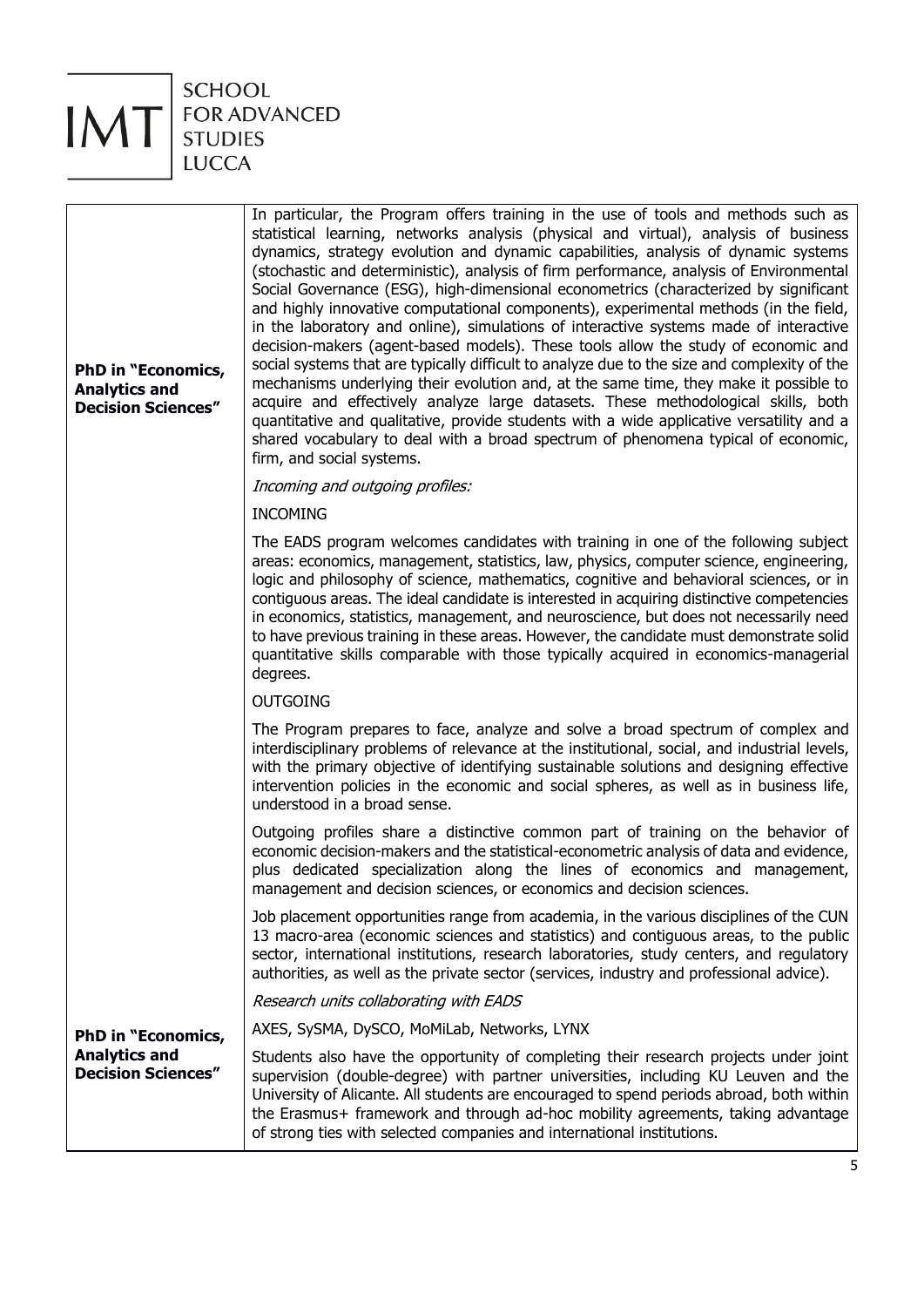

|                                    | The Doctoral Program in Systems Science aims to provide the necessary methodological<br>skills to analyze technological, natural, economic, and social systems by means of<br>descriptive and predictive mathematical models. Examples of current and relevant<br>problems in modern society that can be treated using such methodologies are ensuring<br>the efficiency of industrial and manufactured production systems, addressing the<br>complexity of economic, biological, ecological and social systems, and making cyber-<br>physical systems, in which software and physical systems interact, autonomous and<br>reliable. These issues play an essential role in many industrial sectors, such as in the<br>automotive, aerospace, chemical, infrastructure, energy, biomedicine, financial, and<br>manufacturing industries.                                                                                                                                                                                                                                      |
|------------------------------------|-------------------------------------------------------------------------------------------------------------------------------------------------------------------------------------------------------------------------------------------------------------------------------------------------------------------------------------------------------------------------------------------------------------------------------------------------------------------------------------------------------------------------------------------------------------------------------------------------------------------------------------------------------------------------------------------------------------------------------------------------------------------------------------------------------------------------------------------------------------------------------------------------------------------------------------------------------------------------------------------------------------------------------------------------------------------------------|
|                                    | During the doctoral course, the Ph.D. student will acquire skills to develop, use, and<br>apply methodologies for analyzing and predicting complex phenomena through<br>analytical and computational models derived both from first principles and from data,<br>drawing on interdisciplinary fields such as mathematics, operations research, physics,<br>statistics, computer science, and engineering. More specifically, these skills are acquired<br>by the student within one of the following four specialization tracks:                                                                                                                                                                                                                                                                                                                                                                                                                                                                                                                                              |
|                                    | Complex Systems and Networks (CN)<br>Computational Mechanics (CM)<br>Learning and Control (LC)<br>Software Quality (SQ)                                                                                                                                                                                                                                                                                                                                                                                                                                                                                                                                                                                                                                                                                                                                                                                                                                                                                                                                                       |
| <b>PhD in "Systems</b><br>Science" | Each track offers a specialized "vertical" preparation on the corresponding reference,<br>providing a high level of preparation, which is not normally possible to get during<br>undergraduate studies, that is strongly requested for by both academic and non-<br>academic jobs. At the same time, through the attendance of basic courses, candidates<br>belonging to different tracks will be exposed to the techniques and methodologies<br>developed in contiguous, although traditionally not very communicative, disciplinary<br>fields, fully realizing a "horizontal" interdisciplinary training. Overall, the advanced<br>training offered allows students to broaden their range of skills, considerably improving<br>their ability to tackle frontier research problems within their disciplinary field<br>successfully. The student composes his or her study plan by selecting courses from a<br>basket of basic and advanced courses offered by the School, as well as of courses related<br>to soft skills that are useful for the training of a researcher. |
|                                    | The educational offer of the Program includes several topics: machine learning for the<br>reconstruction of models from data to stochastic processes, network analysis, analysis<br>and control of dynamic systems, analysis of time series, numerical optimization,<br>numerical integration of differential equations, statistics, agent-based models,<br>specification languages, programming, and software analysis. In fact, the study of<br>extremely complex systems in terms of size and / or dynamic richness requires<br>mastering an increasingly refined and innovative set of computational techniques.<br>Focusing on this core of general methodological skills provides the student with a shared<br>vocabulary and a wide set of versatile tools to address various application problems of<br>strong industrial and social interest.                                                                                                                                                                                                                        |
|                                    | Thesis supervisors and course lecturers are internationally recognized experts for their<br>contributions to science and technology transfer. Ph.D. students also can also interact<br>with other institutions and companies that the School already collaborates with.                                                                                                                                                                                                                                                                                                                                                                                                                                                                                                                                                                                                                                                                                                                                                                                                       |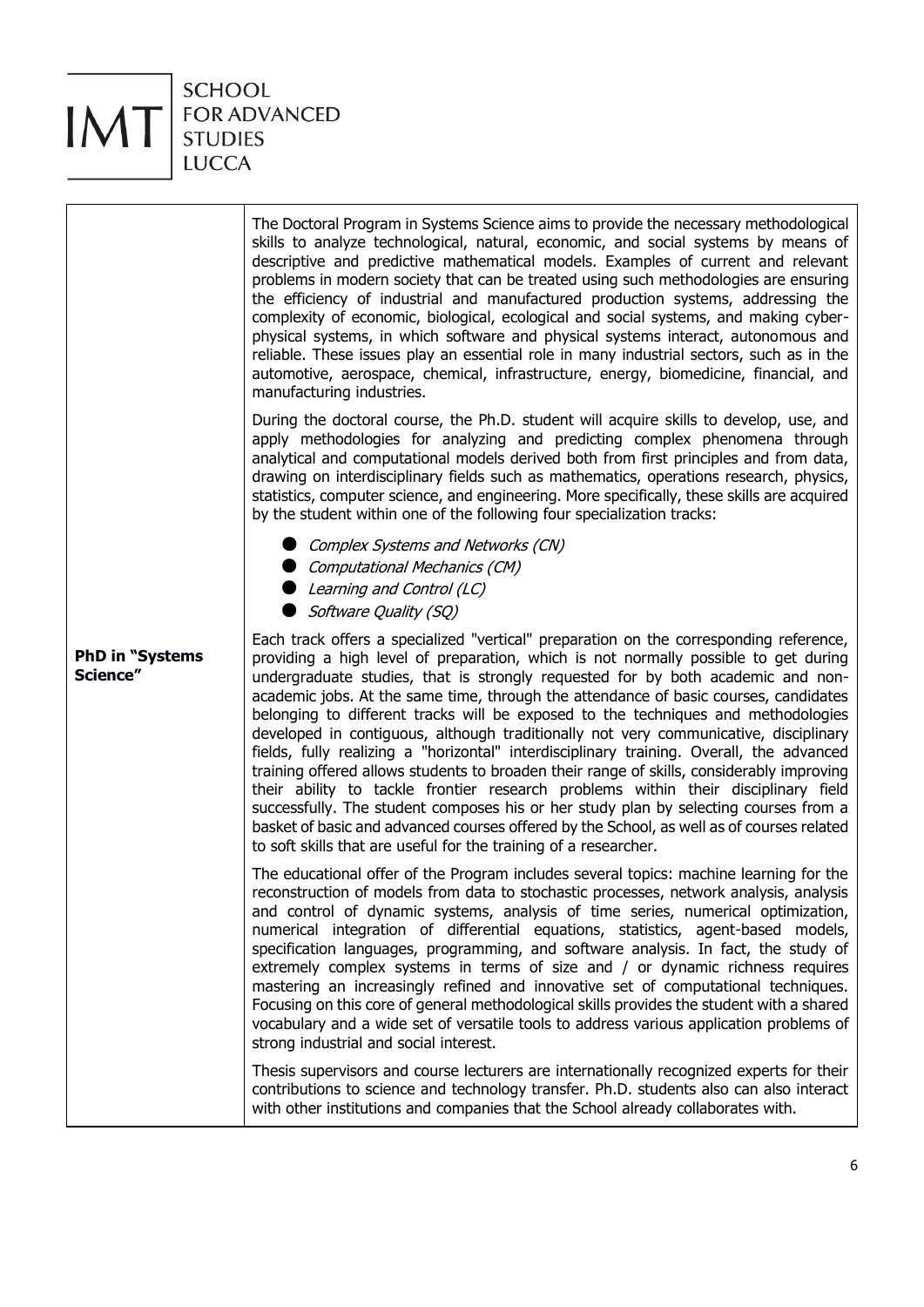

|                                                                                                     | Candidates with a master's degree in computer science, engineering, physics,<br>mathematics, statistics, or related fields can apply to the Program. Career opportunities<br>for students who obtain the Ph.D. in Systems Science are both in academia (engineering,<br>computer science, physics, applied mathematics), and in industry, services, public and<br>private research laboratories, study centers, regulatory centers, consulting firms, and<br>the public sector.                                                                                                                                                                                                                                                                                                                                                                                                                                                                                                                                                                                                                                                                                                                                                                                                                              |
|-----------------------------------------------------------------------------------------------------|--------------------------------------------------------------------------------------------------------------------------------------------------------------------------------------------------------------------------------------------------------------------------------------------------------------------------------------------------------------------------------------------------------------------------------------------------------------------------------------------------------------------------------------------------------------------------------------------------------------------------------------------------------------------------------------------------------------------------------------------------------------------------------------------------------------------------------------------------------------------------------------------------------------------------------------------------------------------------------------------------------------------------------------------------------------------------------------------------------------------------------------------------------------------------------------------------------------------------------------------------------------------------------------------------------------|
| <b>PhD in "Systems</b><br>Science"<br><b>Track in</b><br>"Computational<br><b>Mechanics"</b><br>(M) | Numerical simulations play an increasingly important role in scientific investigations and<br>industrial innovation. The ability to study a full range of physical and temporal scales<br>using virtual models allows today to rapidly explore innovative technological solutions,<br>simulate the behavior of complex biological or artificial systems, devise new production<br>processes, optimize components and discover new materials with innovative properties.<br>This trend towards digitalization is also having an increasingly significant impact on<br>industrial competitiveness, where not only virtual prototyping based on numerical<br>simulations is considered the cornerstone to reducing the time and costs required by<br>experimentation for the development of new reliable and high-quality products, but<br>digital twins are developed to predict the behavior of components or processes<br>throughout their operational life.                                                                                                                                                                                                                                                                                                                                                 |
|                                                                                                     | The development of numerical simulation tools is an activity that requires skills that<br>come from different fields: mechanics, fundamental to selecting the most suitable<br>physical models, mathematics, necessary to formalize the models in governing equations<br>and subsequently identify the most suitable solution algorithms, computer science,<br>which finally allows the implementation of such algorithms in efficient and robust<br>programs. Compared to traditional doctoral programs mainly focused on one of these<br>disciplines, the Track in <i>Computational Mechanics</i> (CM) offers a markedly<br>interdisciplinary doctoral training for graduates who wish to specialize in the research<br>and development of innovative numerical simulation methods for the analysis of complex<br>systems of high technological interest or their application to frontier topics.<br>The study plan builds on a series of foundational courses to provide a solid background<br>in applied mathematics, numerical analysis, computer science, mechanics, dynamic<br>systems and control, and machine learning techniques. These courses are<br>complemented by advanced courses and specialized research seminars to address a<br>wide variety of complex engineering problems concerning: |
|                                                                                                     | Computational solid and fluid mechanics;<br>Computational Materials Science;<br>Tribology and surface engineering;<br>Computational mechanics of fracture and damage;<br>Coupled problems (multi-scale and multi-physics);<br>Fluid-structure interaction;<br>Problems in biomechanics and bioengineering;<br>Problems of shape optimization and automatic control for mechanics;<br>Data-driven models;<br>Machine learning and artificial intelligence algorithms in computational<br>mechanics;<br>Numerical efficiency techniques for large-scale problems;<br>Reliability and durability of composites and heterogeneous materials;<br>Characterization and simulation of metamaterials;<br>Integrated technical-economic analysis of the life cycle of materials;<br>Recycled materials and hybrid composites;                                                                                                                                                                                                                                                                                                                                                                                                                                                                                         |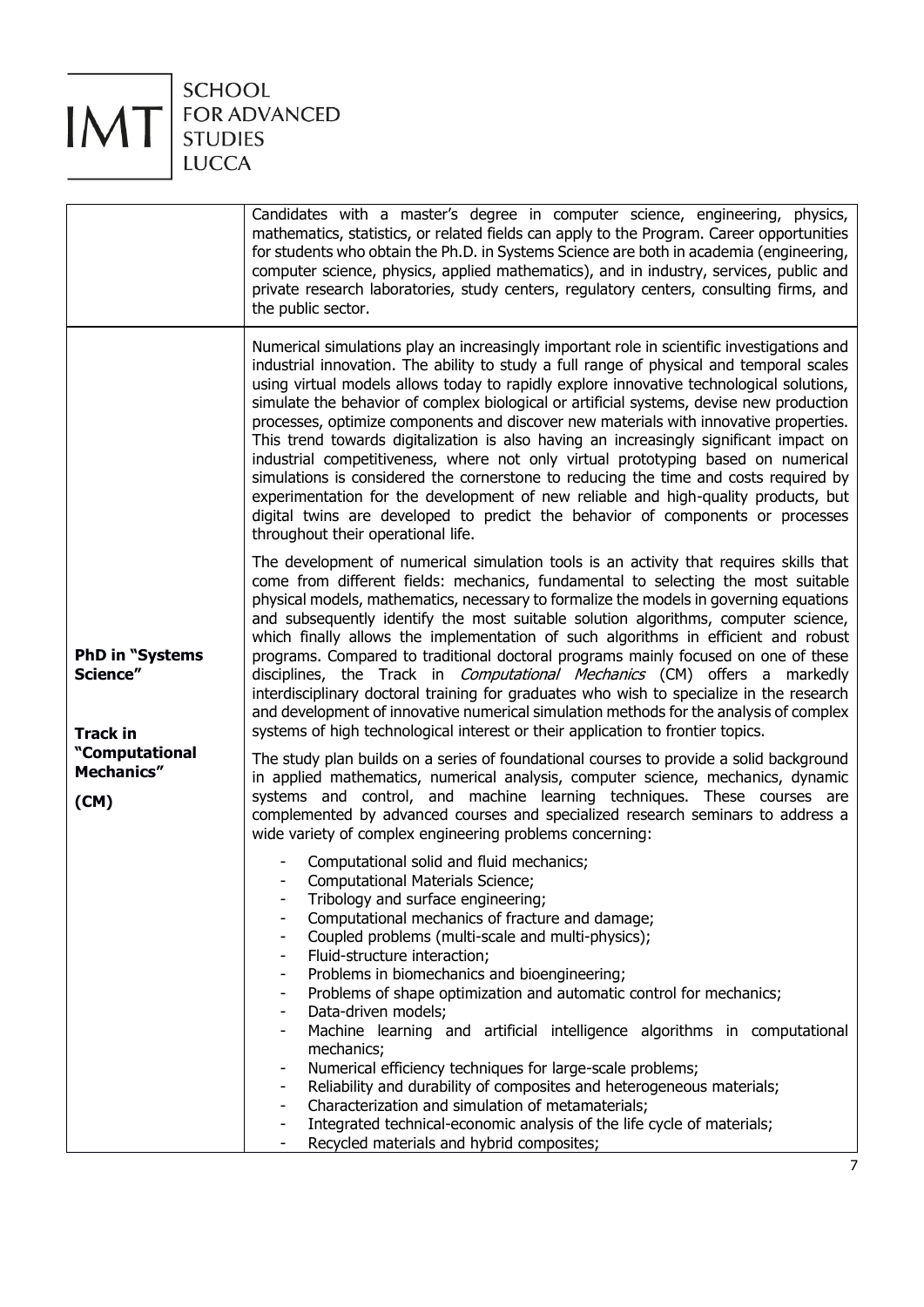SCHOOL FOR ADVANCED<br>STUDIES LUCCA

IMT

| <b>PhD in "Systems</b><br>Science"<br><b>Track in</b><br>"Computational<br>Mechanics"<br>(M) | Applications to renewable energies (hydrogen, photovoltaics, etc.);<br>Quantitative methods for cultural heritage (compatibility of materials for<br>restoration, archaeometry techniques, etc.).<br>The activities of modeling, coding of algorithms in computational codes and simulation<br>of systems will be further enhanced and supported by the interdisciplinary project<br>"Scientific computing for natural and social sciences and applications: methodological<br>and technological development" coordinated by the IMT School for Advanced Studies<br>Lucca and in cooperation with Scuola Normale Superiore in Pisa, the International School<br>of Advanced Studies in Trieste, the IUSS University School in Pavia and the Gran Sasso<br>Science Institute in L'Aquila. Research can be enriched and complemented by<br>the<br>MUSAM-Lab<br>experimental<br>activities<br>at<br>laboratory<br>(https://www.imtlucca.it/en/ricerca/laboratori/musam-lab) or at the laboratories of the<br>universities and research centers of the companies with which collaborations are active.<br>The doctoral program includes a research period abroad generally lasting no less than<br>6 months.<br>Input and output profiles<br>Prospective students should preferably have a background in engineering, mathematics,<br>computer science, physics, statistics, or a related field. Potential students are free to<br>propose a research topic of interest to them.<br>The CM track prepares researchers and professionals capable of analyzing and proposing<br>solutions to various real problems of industrial, economic and social interest, making<br>them qualified to work in high-profile professional roles within universities, research |
|----------------------------------------------------------------------------------------------|-------------------------------------------------------------------------------------------------------------------------------------------------------------------------------------------------------------------------------------------------------------------------------------------------------------------------------------------------------------------------------------------------------------------------------------------------------------------------------------------------------------------------------------------------------------------------------------------------------------------------------------------------------------------------------------------------------------------------------------------------------------------------------------------------------------------------------------------------------------------------------------------------------------------------------------------------------------------------------------------------------------------------------------------------------------------------------------------------------------------------------------------------------------------------------------------------------------------------------------------------------------------------------------------------------------------------------------------------------------------------------------------------------------------------------------------------------------------------------------------------------------------------------------------------------------------------------------------------------------------------------------------------------------------------------------------------------------------------------------------------------------|
|                                                                                              | centers, and the private sector.<br>For more information regarding the activities and research personnel relating to the<br>track, please refer to the link http://musam.imtlucca.it/                                                                                                                                                                                                                                                                                                                                                                                                                                                                                                                                                                                                                                                                                                                                                                                                                                                                                                                                                                                                                                                                                                                                                                                                                                                                                                                                                                                                                                                                                                                                                                       |
| <b>PhD in "Systems</b><br>Science"<br><b>Track in "Complex</b>                               | Many of the challenges in modern society require the understanding and management<br>of the complexity of physical, biological, social, economic, financial, and technological<br>networks. Besides the traditional difficulties inherent in the study of the <i>components</i> of<br>these systems (such as atoms, cells, individuals, organizations, devices), over the last<br>decades, an additional (and often dominant) level of complexity has emerged, which<br>derives from the <i>interactions</i> among the components of a system. In a world that is<br>increasingly interconnected at the physical, social, cultural, economic, and digital levels,<br>the bodies of knowledge developed by individual scientific disciplines are becoming less<br>and less exhaustive, and the need for innovative interdisciplinary approaches emerges<br>forcefully.                                                                                                                                                                                                                                                                                                                                                                                                                                                                                                                                                                                                                                                                                                                                                                                                                                                                                       |
| <b>Systems and</b><br>Networks"<br>(CN)                                                      | The Theory of Complex Systems and the Science of Networks are modern approaches<br>to the study of complex systems characterized by a large number of heterogeneous<br>interacting components that are interconnected in irregular architectures - i.e.,<br>structures that are quite different from those traditionally considered in the natural and<br>social sciences. Indeed, while the interactions among atoms in simple materials can be<br>represented as regular and symmetric lattices and those among social actors or<br>economic agents as homogeneous structures, real-world networks of interaction among<br>the constituents of cells, organisms, ecosystems, societies, economies, and<br>infrastructures turn out to be extremely heterogeneous. Examples of recurrent<br>structures in empirical networks are the coexistence of elements (vertices) displaying                                                                                                                                                                                                                                                                                                                                                                                                                                                                                                                                                                                                                                                                                                                                                                                                                                                                         |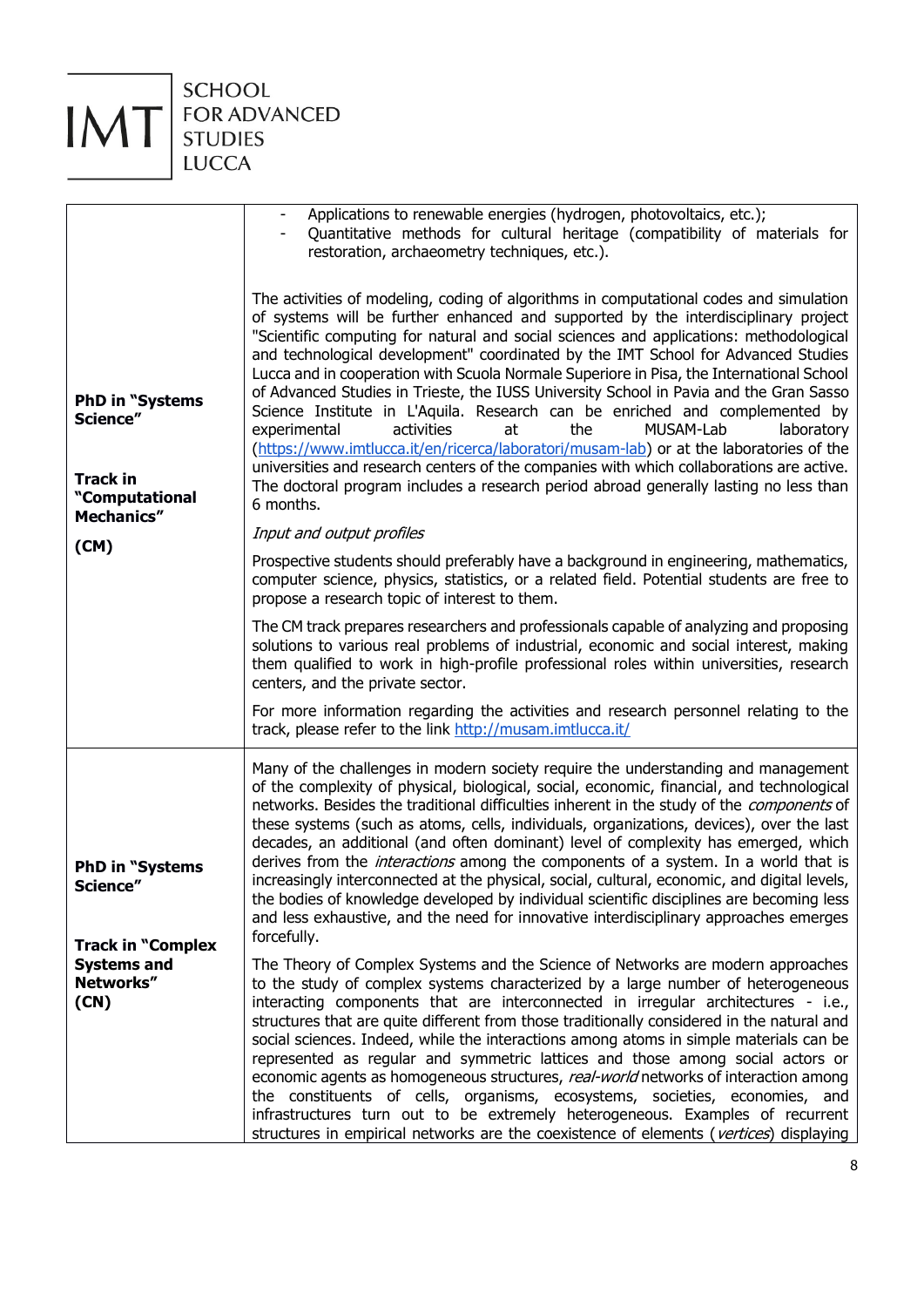

 $\mathsf{T}$ 

| <b>PhD in "Systems</b><br>Science"<br><b>Track in "Complex</b><br><b>Systems and</b><br>Networks"<br>(CN) | such diverse numbers of connections that the notion of "average number of connections"<br>per node" becomes meaningless (scale-free property), the tendency of vertices with<br>"neighbors in common" to be also connected among themselves (clustering or triadic<br>closure), a larger cohesion within certain sets of vertices (community structure) and the<br>abundance of specific substructures ( <i>motifs</i> ). Complex systems also exhibit collective<br>properties that emerge from the interactions among their constituent elements that<br>cannot be traced back uniquely to the intrinsic properties of the latter.                                                                                                                                                                                                                                                                                                                                                                                                                                                                                                                                                                                                                                                |
|-----------------------------------------------------------------------------------------------------------|-------------------------------------------------------------------------------------------------------------------------------------------------------------------------------------------------------------------------------------------------------------------------------------------------------------------------------------------------------------------------------------------------------------------------------------------------------------------------------------------------------------------------------------------------------------------------------------------------------------------------------------------------------------------------------------------------------------------------------------------------------------------------------------------------------------------------------------------------------------------------------------------------------------------------------------------------------------------------------------------------------------------------------------------------------------------------------------------------------------------------------------------------------------------------------------------------------------------------------------------------------------------------------------|
|                                                                                                           | Besides the need to characterize the complex structure of large-scale real-world<br>systems, understanding the consequences of structural complexity for the dynamics of<br>processes that typically take place on those systems has become more and more<br>important. For instance, recent financial, economic, and health crises have shown how<br>the highly irregular and inhomogeneous structure of real networks of interaction (among<br>banks, firms, or people) deeply complicates the management (and even more so the<br>prediction) of stress and disease propagation in modern economies and societies.<br>Indeed, the phenomenology of these processes crucially depends on which vertices are<br>hit first, which and how many vertices are directly connected to them, and so on - along<br>intertwined chains of interaction. Finally, in many contexts (e.g., in ecology and<br>economics), a strong interplay is observed between the structure of networks and the<br>dynamics of processes taking place in it: not only network structure impacts the<br>dynamical process, but also (and conversely) the dynamical process impacts network<br>structure.                                                                                                     |
|                                                                                                           | The PhD track in <i>Complex Systems and Networks</i> offers a multidisciplinary scientific<br>background aimed at empirical analysis, mathematical modelling, theoretical<br>understanding and development of novel methodologies for the study of complex<br>systems, as well as their application to problems of societal relevance. The program,<br>among the few of its kind at the international level, places theoretical research in<br>networks and complex systems science as its distinctive core component, emphasizing<br>methodological innovation (such as the introduction of novel quantitative methods of<br>analysis).                                                                                                                                                                                                                                                                                                                                                                                                                                                                                                                                                                                                                                            |
|                                                                                                           | The teaching program consists of doctoral courses that cover both a broad spectrum of<br>theoretical knowledge (graph theory, random matrices, stochastic processes, statistical<br>physics, complex networks, information theory, dynamics on networks, machine<br>learning, optimization) and a wide range of possible applications (to financial, economic,<br>social, biological, neural, ecological, energetic, infrastructural systems). The theoretical<br>methods introduced in the courses include techniques of pattern detection in empirical<br>systems, time series analysis, network inference from partial information, physical<br>models of complex systems and networks, and noise filtering in networks and time<br>series. The applications include problems related to financial regulation, economic<br>resilience, sustainability, ecological stability, (mis)information diffusion, and health.<br>Besides the institutional courses, the program offers several seminars by international<br>researchers and experts, visiting research and training periods abroad (possibly also as<br>co-tutelle), and constant supervision from the PhD advisor(s) and the professors<br>contributing to the track, as well as from their international collaborators. |
|                                                                                                           | Input and output profiles                                                                                                                                                                                                                                                                                                                                                                                                                                                                                                                                                                                                                                                                                                                                                                                                                                                                                                                                                                                                                                                                                                                                                                                                                                                           |
|                                                                                                           | Candidate PhD students who wish to carry out research oriented primarily towards<br>theoretical modelling and methodological innovation should preferably have a<br>background in physics, mathematics, computer science, statistics, engineering, or a<br>related field, while those who have more applied interests (to economics, biology, social                                                                                                                                                                                                                                                                                                                                                                                                                                                                                                                                                                                                                                                                                                                                                                                                                                                                                                                                |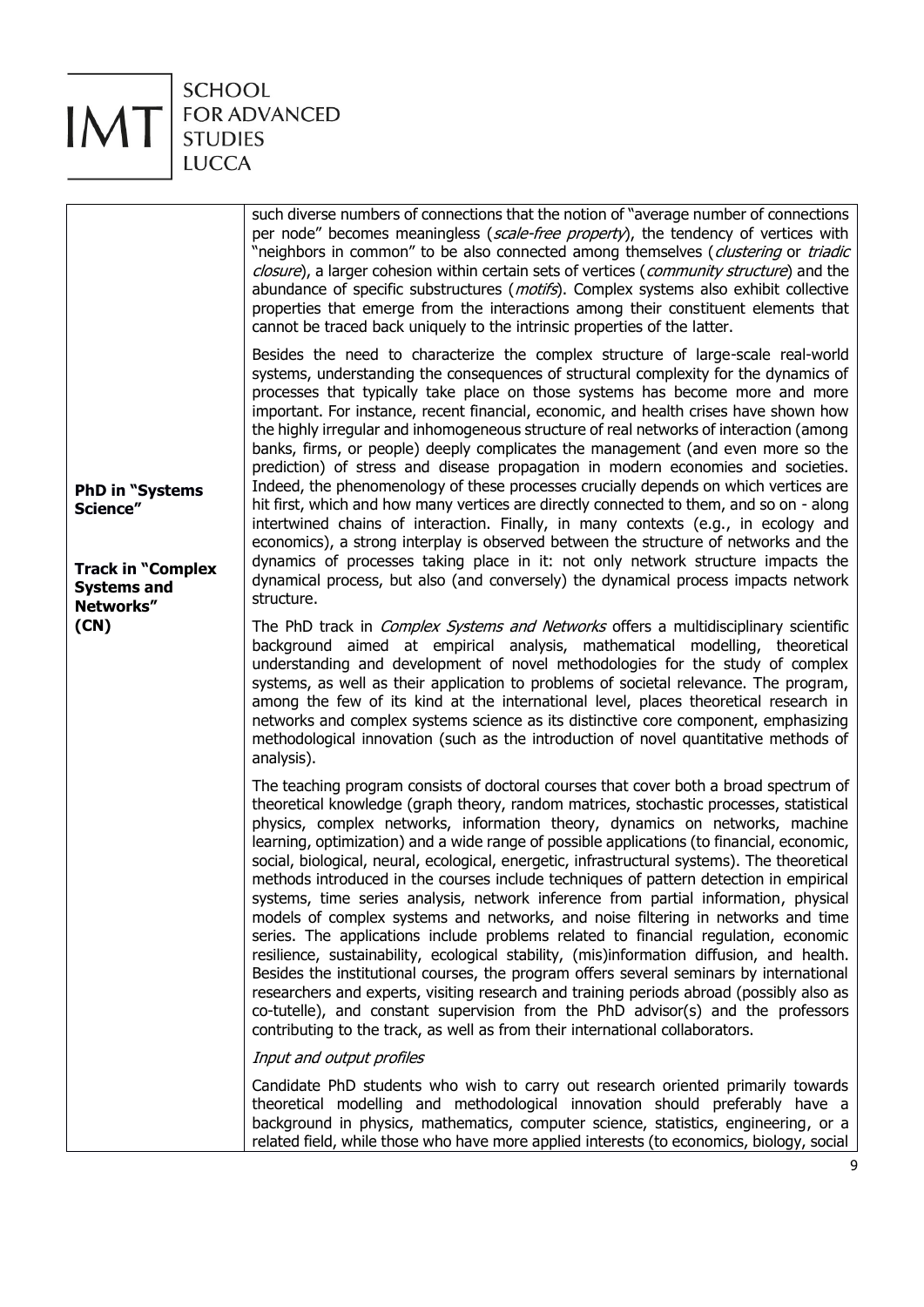

SCHOOL FOR ADVANCED<br>STUDIES LUCCA

| <b>PhD in "Systems</b><br>Science"<br><b>Track in "Complex</b><br><b>Systems and</b><br>Networks"<br>(CN) | science, sustainability, etc.) should preferably have a strong quantitative background in<br>the respective field. The PhD track trains both towards an academic career (in university<br>departments or research centers, primarily in statistical physics, applied mathematics,<br>and information theory) and towards the public sector (e.g., governmental institutions,<br>statistical offices) and the private environment (data scientists, quants, analysts).<br>For more information regarding the activities and the research personnel linked to the<br>PhD track, please visit https://networks.imtlucca.it/                                                                                                                                                                                                                                                                                                                                                                                                                                                                                                                                    |
|-----------------------------------------------------------------------------------------------------------|-------------------------------------------------------------------------------------------------------------------------------------------------------------------------------------------------------------------------------------------------------------------------------------------------------------------------------------------------------------------------------------------------------------------------------------------------------------------------------------------------------------------------------------------------------------------------------------------------------------------------------------------------------------------------------------------------------------------------------------------------------------------------------------------------------------------------------------------------------------------------------------------------------------------------------------------------------------------------------------------------------------------------------------------------------------------------------------------------------------------------------------------------------------|
|                                                                                                           | The massive amount of data generated by sensors, smartphones, computers, and web<br>platforms, inside home automation systems and intelligent devices, artifacts such as<br>vehicles and robots, production processes, smart energy grids, and many others have<br>made our lives increasingly data-driven. This availability of data, combined with the<br>possibility of having increasingly powerful and pervasively distributed computing units<br>both within the devices (embedded) or in multiprocessor boards connected to them and<br>in the cloud, now makes new skills necessary to know how to use the data to predict<br>the behavior of the system that generates them and to make decisions autonomously<br>based on the information contained therein, preferably in an efficient and robust way<br>from a computational point of view. These skills are necessary for engineering industrial<br>automation systems and robots and in various other contexts, such as critical<br>infrastructures (energy networks, urban mobility, water networks), self-driving vehicles,<br>financial systems, biomedical systems, home automation, etc. |
| <b>PhD in "Systems</b><br>Science"<br><b>Track in "Learning</b><br>and Control"<br>(LC)                   | The doctoral track in Learning and Control (LC) offers interdisciplinary doctoral training<br>for graduate students who wish to specialize in the research and development of<br>algorithms for machine learning of models starting from data and for the control of<br>dynamic systems based on numerical optimization. These methodologies allow<br>understanding the system's dynamics that generate the data by learning mathematical<br>models that give the ability to analyze its behavior, predict possible future evolution<br>scenarios, and diagnose malfunctions. Moreover, they allow improving its overall<br>behavior using real-time control algorithms, making the system autonomous in acting<br>optimally and safely to pursue pre-established objectives. These methodologies are<br>independent of the physical nature of the system under study. Therefore, they apply to<br>a myriad of real problems, such as allowing both a vehicle to drive autonomously and<br>avoid obstacles or a satellite to change its attitude and a smart electricity grid to make<br>the most of energy from renewable energy sources.                  |
|                                                                                                           | The curriculum includes some basic courses capable of providing solid training on<br>machine learning techniques, numerical optimization, analysis and control of dynamical<br>systems, and computer programming. In particular:<br>Model predictive control<br>$\bullet$<br>Machine learning algorithms<br>Numerical optimization<br>$\bullet$                                                                                                                                                                                                                                                                                                                                                                                                                                                                                                                                                                                                                                                                                                                                                                                                             |
|                                                                                                           | Reinforcement learning<br>$\bullet$<br>In addition to the basic courses, there will be specialized research seminars on frontier<br>research topics and the possibility of attending thematic doctoral schools. The doctoral<br>program also allows spending a research period abroad, generally lasting between 3<br>and 12 months.<br>Input and output profiles                                                                                                                                                                                                                                                                                                                                                                                                                                                                                                                                                                                                                                                                                                                                                                                           |
|                                                                                                           |                                                                                                                                                                                                                                                                                                                                                                                                                                                                                                                                                                                                                                                                                                                                                                                                                                                                                                                                                                                                                                                                                                                                                             |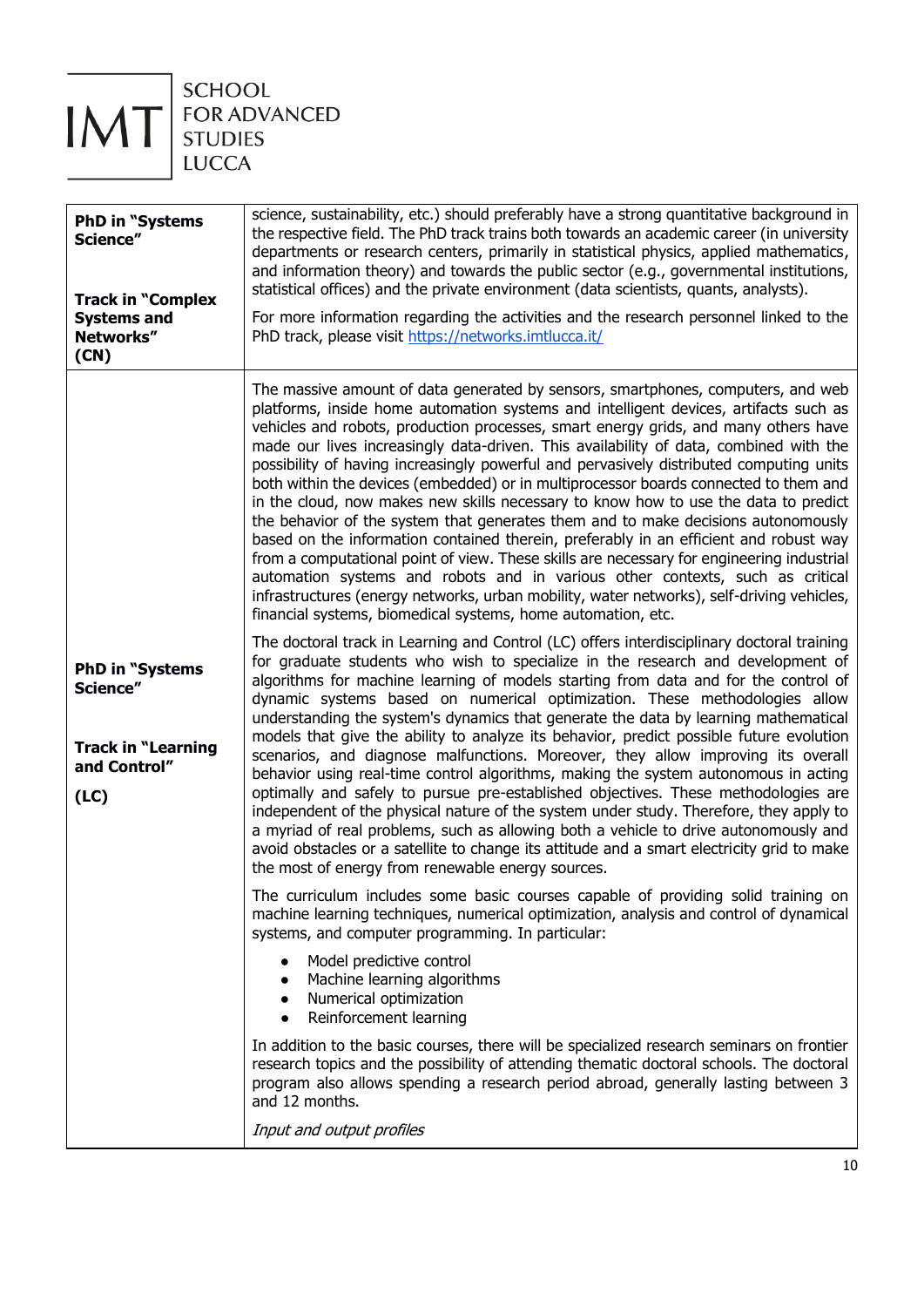

IMT

|                                                                                         | Prospective students should preferably have training in engineering, mathematics,<br>computer science, physics, statistics, or a related field. Potential students are offered<br>frontier research topics or are free to propose a research topic of interest to them.                                                                                                                                                                                                                                                                                                                                                                                                                                                                                                                                                                                                                                             |
|-----------------------------------------------------------------------------------------|---------------------------------------------------------------------------------------------------------------------------------------------------------------------------------------------------------------------------------------------------------------------------------------------------------------------------------------------------------------------------------------------------------------------------------------------------------------------------------------------------------------------------------------------------------------------------------------------------------------------------------------------------------------------------------------------------------------------------------------------------------------------------------------------------------------------------------------------------------------------------------------------------------------------|
| <b>PhD in "Systems</b><br>Science"<br><b>Track in "Learning</b><br>and Control"<br>(LC) | The LC track prepares researchers and professionals capable of analyzing and proposing<br>solutions to various real problems of industrial, economic, and social interest, making<br>them qualified to work in high-profile professional roles within universities, research<br>centers, and in the private sector, such as in the automotive, aerospace, chemical,<br>manufacturing, infrastructure, energy, urban mobility, biomedical, and various other<br>sectors. Professional figures able to manipulate data using mathematical algorithms are<br>also particularly sought after in emerging sectors such as electronic commerce, social<br>networks, finance, and many others. These Ph.D. figures are particularly appreciated<br>for their extreme versatility, mastering methodologies for approaching the formulation<br>and resolution of problems, and very general algorithmic and computer skills. |
|                                                                                         | Ph.D. students have the opportunity to collaborate with other institutions and companies<br>with which the Research Units of the IMT School have established partnerships.                                                                                                                                                                                                                                                                                                                                                                                                                                                                                                                                                                                                                                                                                                                                          |
|                                                                                         | For more information regarding the research activities and the researchers related to<br>the LC track, please refer to the link http://dysco.lab.imtlucca.it                                                                                                                                                                                                                                                                                                                                                                                                                                                                                                                                                                                                                                                                                                                                                        |
|                                                                                         | The growing pervasiveness and centrality of software systems in all aspects of life<br>requires the development of new methodologies for their analysis, design, and validation<br>in order to meet the increasingly stringent quality criteria required for their effective<br>operation. Quality issues have arisen, for example, in numerous events of publication of<br>sensitive data of companies and institutions, or the public outcry following recent events<br>of crashes of public administration platforms developed for various forms of economic<br>support in response to the Covid emergency.                                                                                                                                                                                                                                                                                                      |
| <b>PhD in "Systems</b><br>Science"<br><b>Track in "Software</b><br>Quality"<br>(SQ)     | The track in Software Quality (SQ) focuses on software as the main object of study<br>around which to develop skills to improve its quality along the complete life cycle, from<br>requirements analysis to validation and testing, considering both functional properties,<br>i.e., program correctness, and the extra-functional ones such as usability, accessibility,<br>reliability, performance, and security.                                                                                                                                                                                                                                                                                                                                                                                                                                                                                                |
|                                                                                         | The educational objective of the SQ track is to train researchers able to analyze, manage<br>and anticipate software quality issues relevant to the digital transformation processes of<br>society, including the following: digital identity, secure authentication, and data privacy;<br>database design for interoperable cloud-based information systems; strengthening the<br>cybersecurity perimeter of critical infrastructure; explainable artificial intelligence<br>systems to clarify the motivations behind automated decisions; methodologies to<br>increase energy efficiency for software; and methodologies for auditing software<br>technologies and systems to certify their quality.                                                                                                                                                                                                             |
|                                                                                         | The SQ track develops expertise in computer science in formal methods, programming<br>languages, software engineering, cybersecurity, cloud computing, machine learning,<br>and artificial intelligence. In addition, the SQ track will draw, in an interdisciplinary<br>fashion, from adjacent fields such as control engineering (for the development of<br>methods for optimal software self-adaptation to unanticipated external stimuli),<br>numerical analysis (for the development of efficient techniques for analyzing<br>performance models of software systems), operations research, and statistical physics<br>(development of predictive models).                                                                                                                                                                                                                                                     |